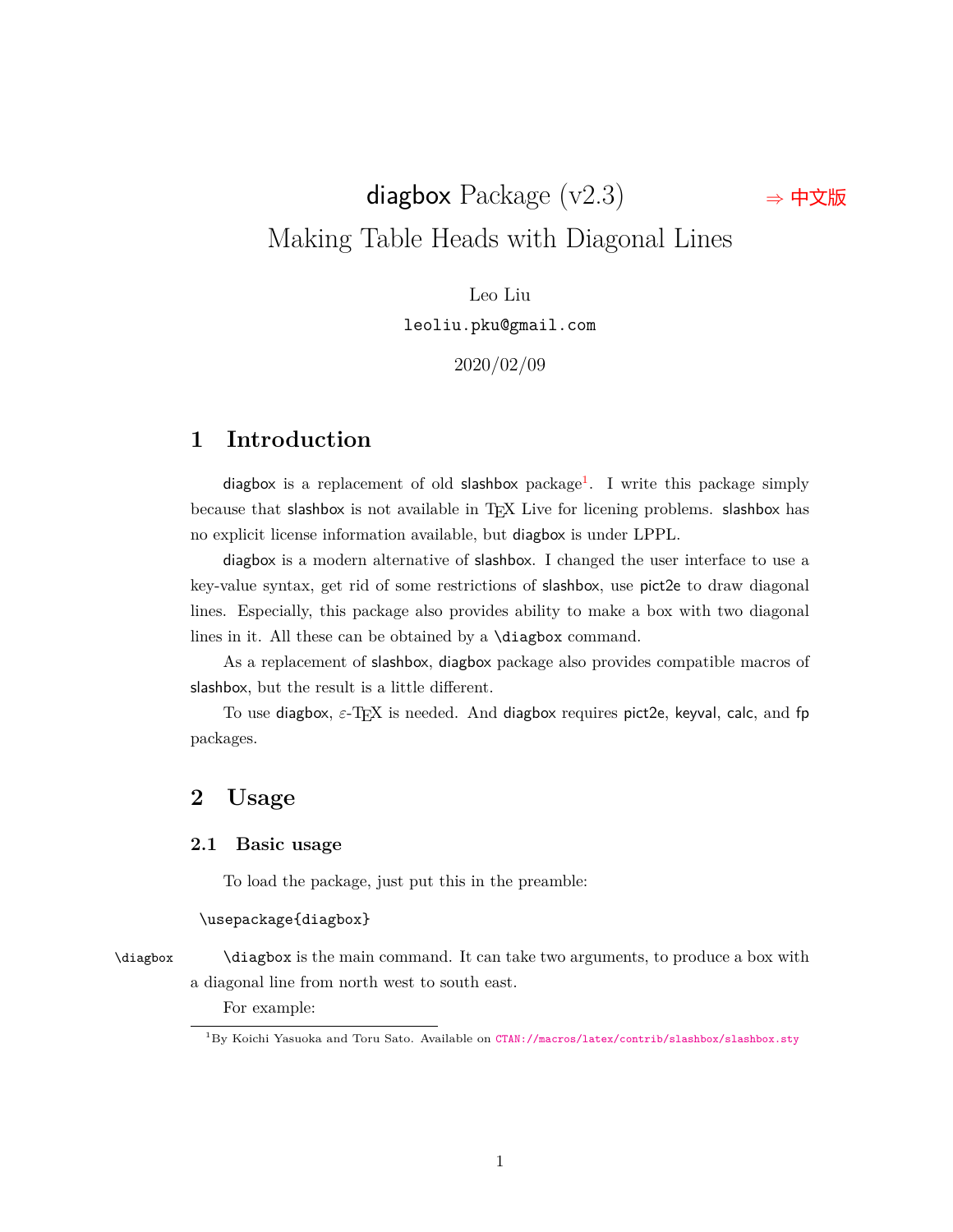

\diagbox can also take three arguments, to draw a table head with two diagonal lines. For example,

```
\begin{tabular}{|1|ccc|}
_2 \hline
3 \diagbox{Time}{Room}{Day} & Mon & Tue & Wed \\
  \hline
5 Morning & used & used & \\
  Afternoon \& \& used \& used \&\hline
  \end{tabular}
```


#### **2.2 More options**

\diagbox can take a key-value list as an optional argument to specify the width and height of the box, the direction of the diagonal line, and the trimming margins:

- width Specify the width of the box explicitly. If it is omitted, diagbox will calculate the width automatically.
- height Specify the height of the box explicitly. If it is omitted, diagbox will calculate the height automatically. In the argument, one can use \line as a line height.
- **dir** Specify the direction of the diagonal line. The value can be NW, NE, SW and SE. Default value is NW. The meaning of the values see below.

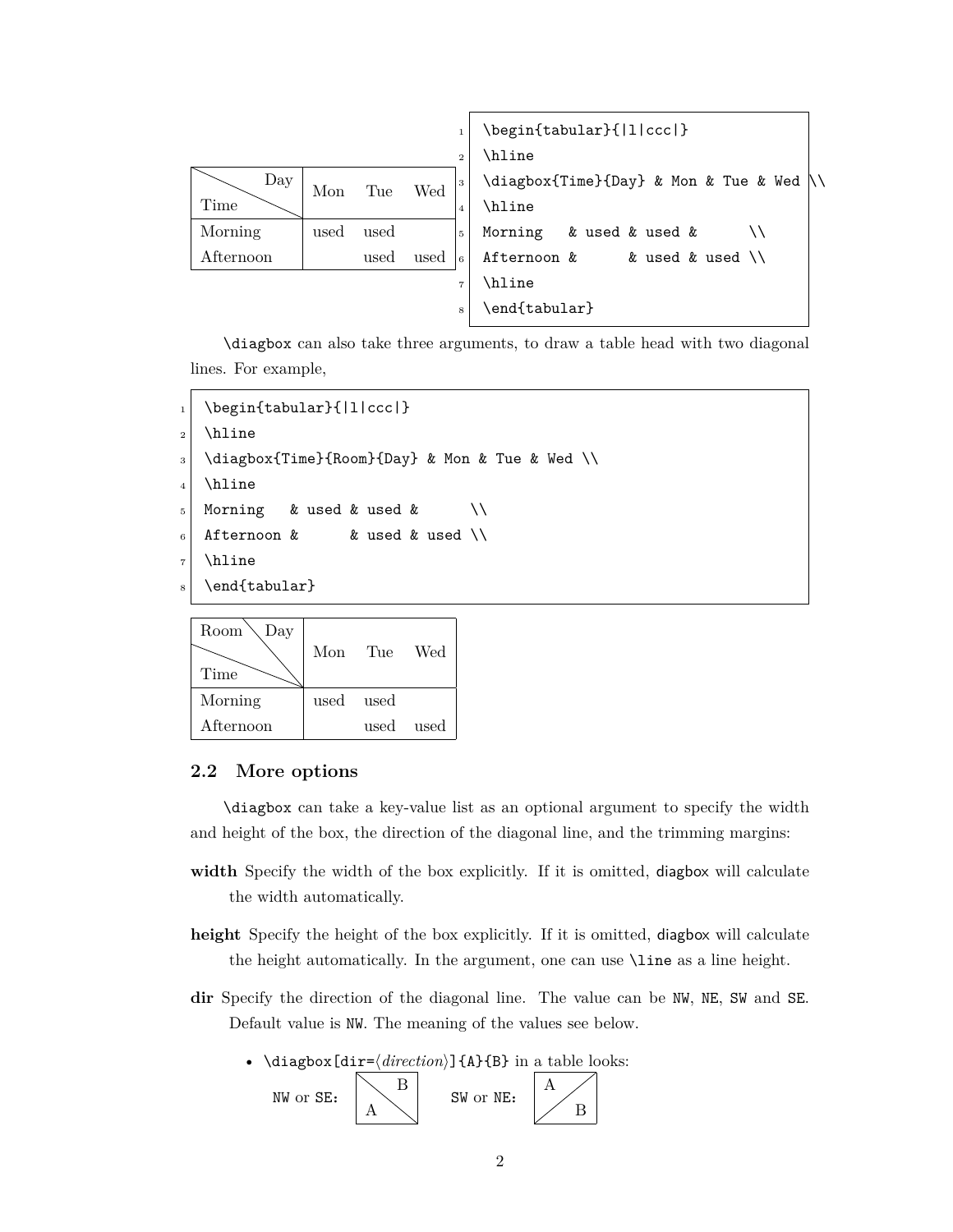

**innerwidth** Specify the width of the inner content box. innerwidth option is useful when specifying column width. For example:

```
\begin{tabular}{|p{2cm}|} \hline
\diagbox[innerwidth=2cm]{A}{B} \\ \hline
\end{tabular}
```


**innerleftsep, innerrightsep** Specify the distances between the border of the inner content box and the border of the diagonal box. We have:

```
innerleftsep + innerwidth + innerrightsep = width.
```
For example:

```
\begin{tabular}{|c|} \hline
```

```
\diagbox[innerleftsep=.5cm,innerrightsep=0pt]{A}{B} \\ \hline
\end{tabular}
```


**outerleftsep, outerrightsep** Specify the distances between the border of the diagonal box and the border of the tabular cell. Usually they are negative values, which satisfy

> $outerlet$ sep + LEFTtabcolsep =  $0$  pt,  $outer right$ sep + RIGHTtabcolsep =  $0$  pt.

where LEFTtabcolsep and RIGHTtabcolsep are the distances between verticle lines and the tabular cell content (the diagonal box). For example:

\begin{tabular}{|r@{\hspace{20pt}}|l|} \hline \diagbox[outerrightsep=-20pt]{A}{B} & C \\ \hline AABB & CC \\ \hline \end{tabular}

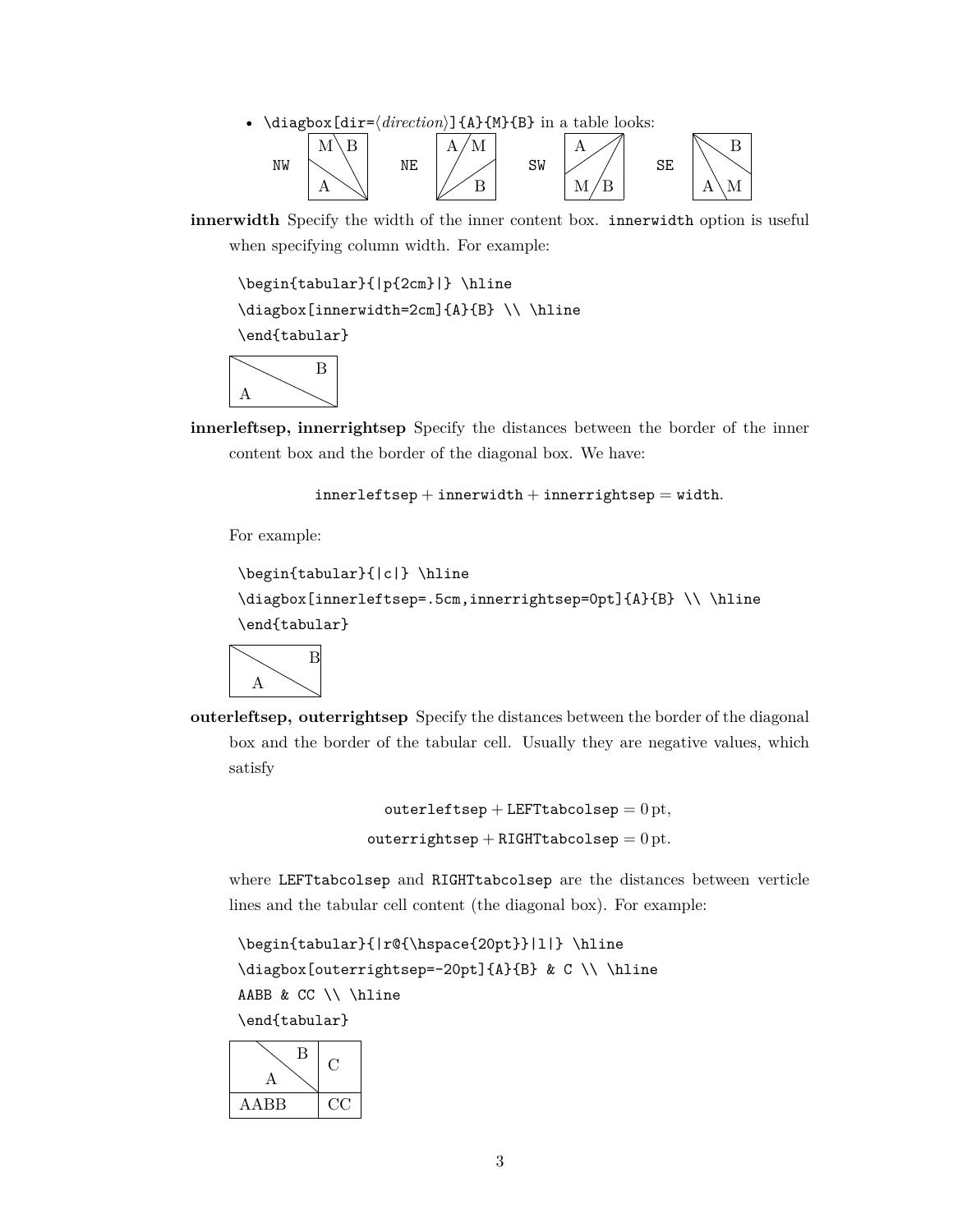**leftsep, rightsep** Specify the left and right distances, which are equivalent to:

| $innerlet \texttt{step} := \texttt{left}$ gp, | $inner right$ sep := rightsep, |
|-----------------------------------------------|--------------------------------|
| ${\tt outerleft}$ sep $:=-{\tt left}$ sep,    | $outerrightsep := -rightsep.$  |

**trim** Specify the margin to be trimmed. The value can be  $1, r$ , and  $1r$ ,  $r1$ . This helps the slash line exceeds the boundary when @{} column specifier is used.

Note: trim=l has the same effect as leftsep=0pt, and trim=r has the same effect as rightsep=0pt.

**font** Specify the font of the cell.

\diagbox[font=\footnotesize\itshape]{Small}{Italic}



**linewidth** Specify the line width of the diagonal lines.

**linecolor** Specify the line color of the diagonal lines. (color or xcolor is needed.)

\diagbox[linewidth=2pt,linecolor=blue]{AAA}{BBB}



Here is a more complex example to show the usage of the options:

```
\begin{tabular}{|@{}l|c|c|r@{}|}
_2 \hline
3 \diagbox[width=5em,trim=l]{Time}{Day} & Mon & Tue & Wed\\
_4 \hline
5 Morning & used & used & used\\
_6 \hline
  Afternoon & & used & \diagbox[dir=SW,height=2em,trim=r]{A}{B} \\
  \hline
  \end{tabular}
```

| Day<br>Time | Mon  | Tue  | Wed  |
|-------------|------|------|------|
| Morning     | used | used | used |
| Afternoon   |      | used |      |

What's more, you can use  $\setminus \setminus$  to break lines in  $\diagdown$  diagbox. Manual setting of the height of the head may be needed. For example,

```
\begin{tabular}{|c|}
```

```
_2 \hline
```
3 \diagbox[height=3\line]{line\\heads}{column\\heads} \\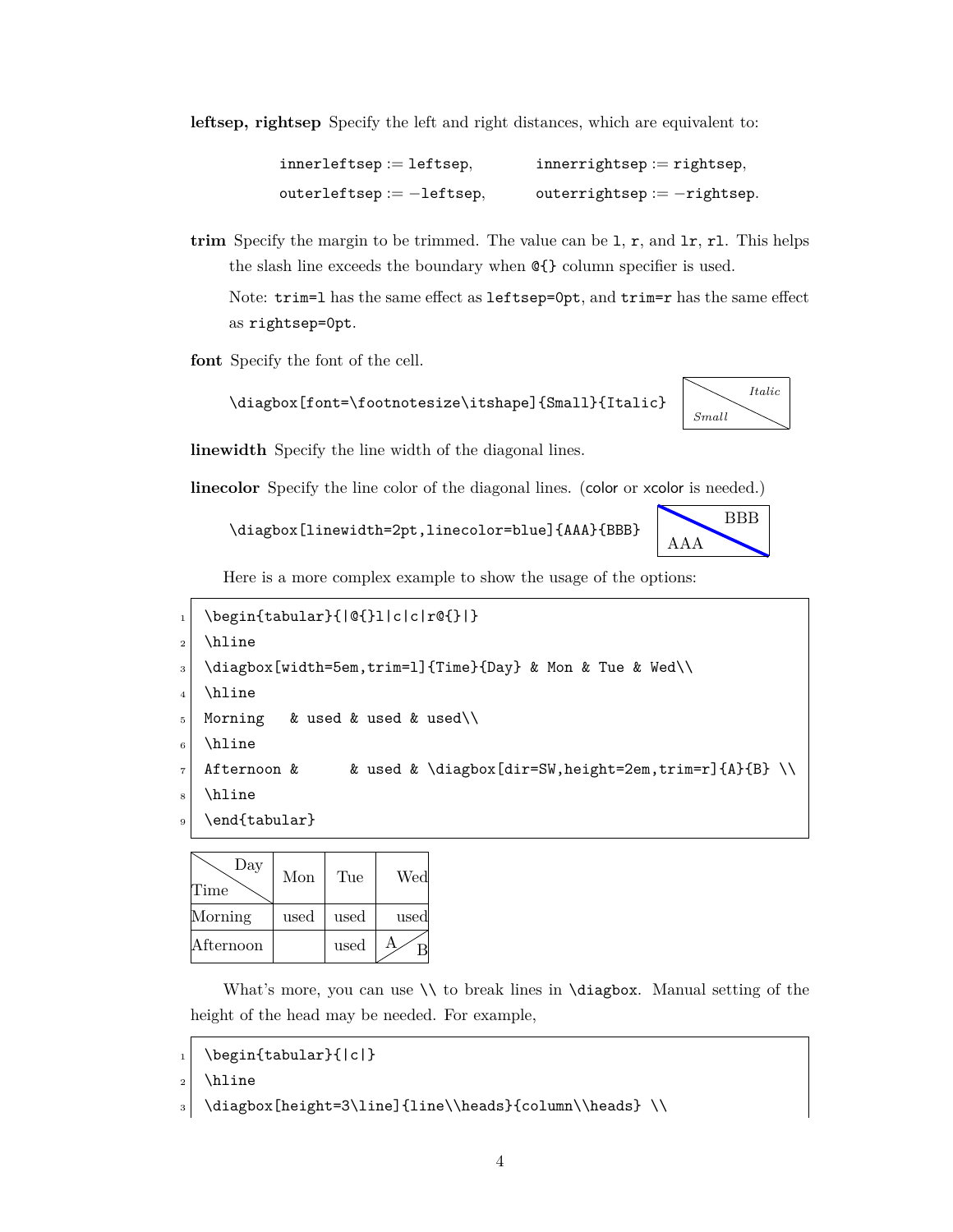```
\hline
```
 $\end{tabular}$ 

|       | column |
|-------|--------|
| line  | heads  |
| heads |        |

### **2.3 Compatibility with slashbox**

diagbox package emulates slashbox and also prevents slashbox to be loaded.

diagbox package provides \slashbox and \backslashbox which syntax similar to slashbox package. However, the results of the two packages are a little different. These two commands are for compatibility only, it is better to use \diagbox instead for new documents.

\backslashbox \backslashbox works as \diagbox, but it takes two optional arguments to specify the width and trim options.

\slashbox works as \diagbox [dir=SW], and takes two optional arguments to specify the width and trim options.

<span id="page-4-1"></span><span id="page-4-0"></span>For example,

| alpha<br>num |                | В              |
|--------------|----------------|----------------|
|              | A1             | B1             |
|              | A <sub>2</sub> | B <sub>2</sub> |

```
\begin{tabular}{|c|c|c|} \hline
  2 \backslashbox[2cm]{num}{alpha}
3 & A & B \\\hline
_4 1 & A1 & B1 \\\hline
5 2 & A2 & B2 \\\hline
   \end{tabular}
```
## **3 Known issues and TODO**

Known issues:

• The result of \slashbox and \backslashbox is different with slashbox package. The algorithms to calculate the width and height are different; and the results of the second optional argument of \slashbox (i.e. trim key in \diagbox) in the two packages are differernt.

This is not a bug. Usually the width calculated by diagbox is more safe than slashbox.

• For a triple box (a table head with two diagonal lines), the first argument must not be too wide and the third argument must not be too high. Otherwise, the layout algorithm cannot calculate the proper width and height of the table head, and a warning will be issued. (Thanks to Frank Mittelbach.)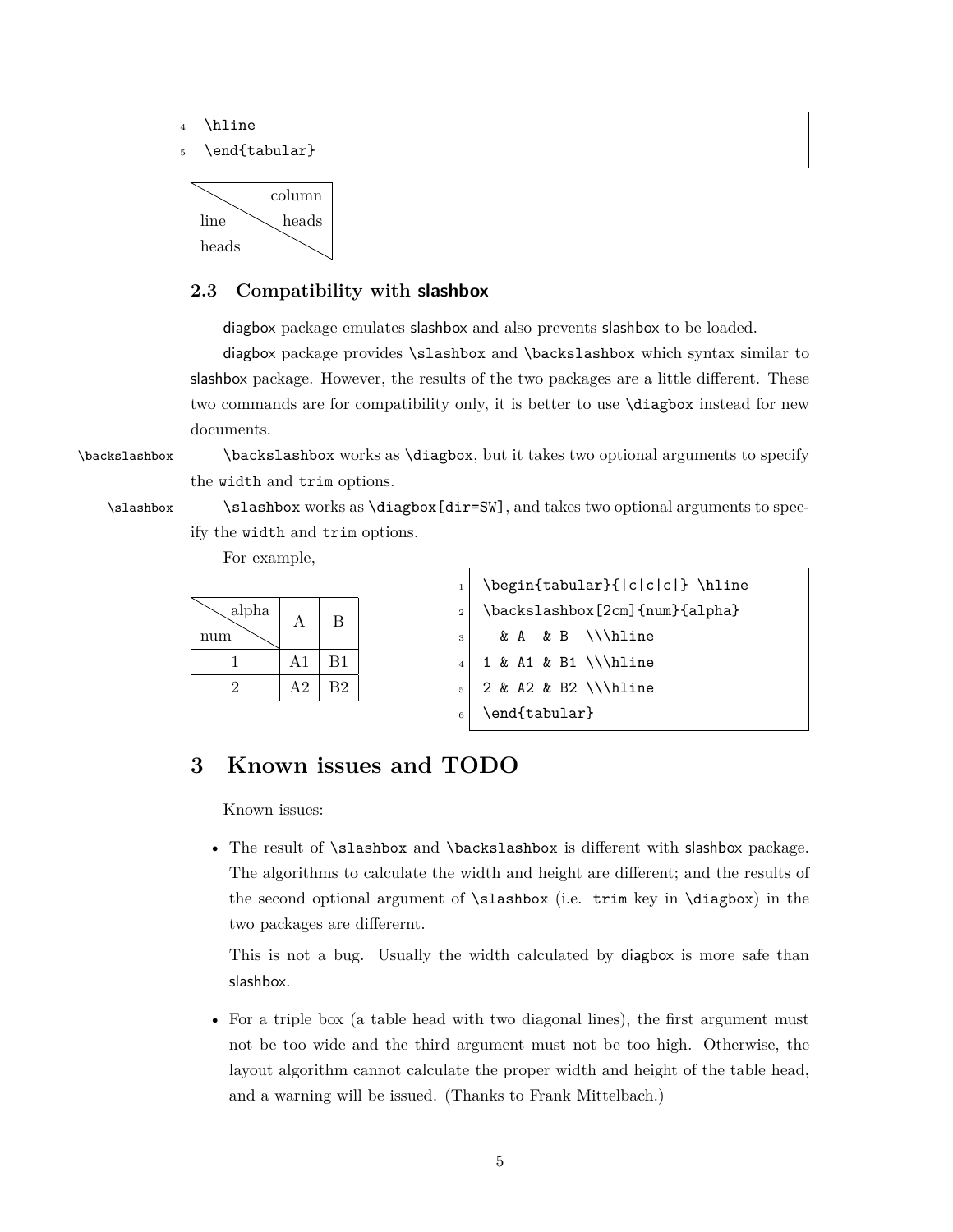• The cell with \diagbox should be the widest one of the column. Otherwise the slash line cannot exceeds the boundary. For example,

|                |   | \begin{tabular}{ c } \hline |          |
|----------------|---|-----------------------------|----------|
|                |   | \diagbox{A}{B}              | ///hline |
| Very long term | 3 | Very long term              | \\\hline |
|                |   | \end{tabular}               |          |

This can be solved by setting a wider width option of \diagbox manually.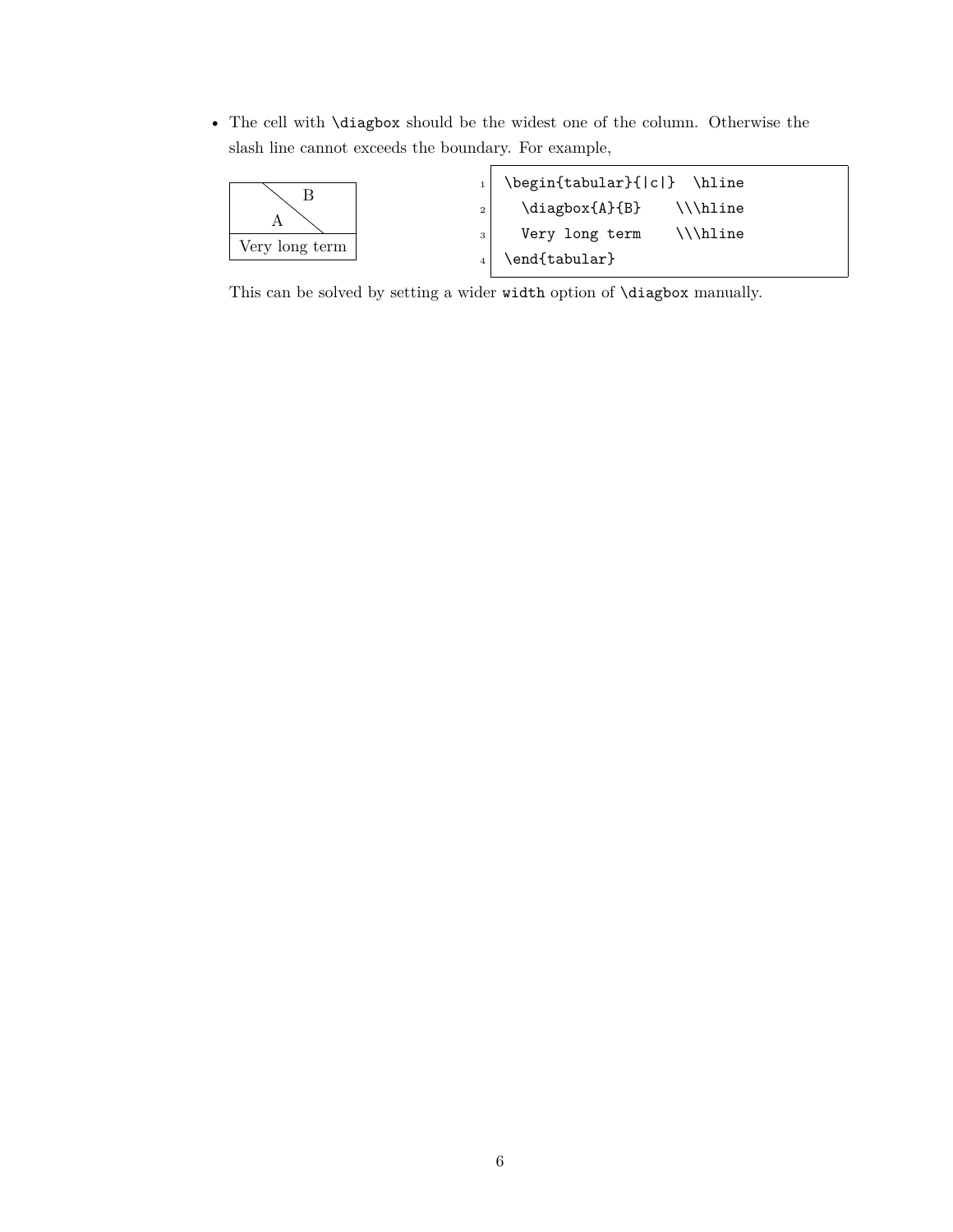# <span id="page-6-0"></span>diagbox  $\hat{\mathcal{E}}$ 包 (v2.3)  $\Rightarrow$  [English Version](#page-0-1)

# 制做斜线表头

## 刘海洋

### leoliu.pku@gmail.com

#### 2020/02/09

## **4** 简介

diagbox 设计用来代替旧的 slashbox 宏包<sup>[1](#page-6-1)</sup>。编写这个宏包的缘起是 slashbox 因为 缺少明确的自由许可信息,被 TEX Live 排除。这个宏包是在 LPPL 协议下发行的。

diagbox 是 slashbox 宏包的一个现代的版本。它采用了新的 key-value 式语法参数, 去除了 slashbox 原有的一些长度限制, 并调用 pict2e 宏包画斜线; 特别还添加了绘制两 条斜线的表头的新功能。

作为 slashbox 的代替, diagbox 除了提供自己的新命令, 也提供了 slashbox 原有的 两个命令,语法不变,编译结果略有区别。

diagbox 依赖 ε-TFX 扩展(这在目前总是可用的), 依赖 pict2e、keyval、calc 和 fp 宏包。

## **5** 用法说明

### **5.1** 基本用法

要使用本宏包,首先在导言区调用:

#### <span id="page-6-2"></span>\usepackage{diagbox}

\diagbox \diagbox 是宏包提供的主要命令。它可以带有两个必选参数,表示要生成斜线表 头的两部分内容。默认斜线是从西北到东南方向的。

例如:

<span id="page-6-1"></span><sup>&</sup>lt;sup>1</sup>作者 Koichi Yasuoka (安岡孝一)与 Sato Toru (佐藤徹)。宏包见 [CTAN://macros/latex/contrib/slashbox/](CTAN://macros/latex/contrib/slashbox/slashbox.sty) [slashbox.sty](CTAN://macros/latex/contrib/slashbox/slashbox.sty)。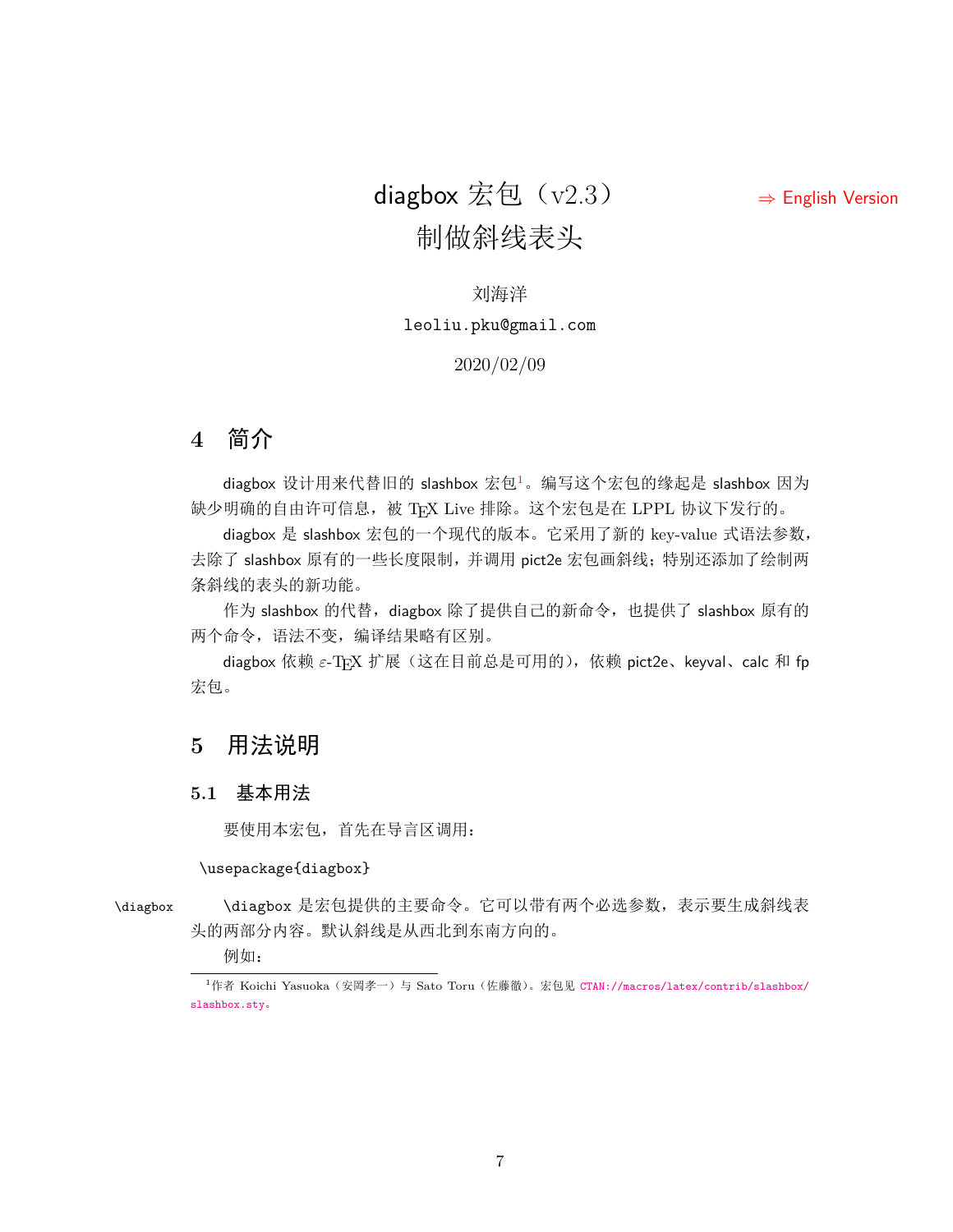<span id="page-7-0"></span>

|           |      |      |      |                | \begin{tabular}{ l ccc }                 |  |
|-----------|------|------|------|----------------|------------------------------------------|--|
|           |      |      |      | $\overline{2}$ | <b>\hline</b>                            |  |
| Day       | Mon  | Tue  | Wed  | 3              | \diagbox{Time}{Day} & Mon & Tue & Wed    |  |
| Time      |      |      |      | $\overline{4}$ | \hline                                   |  |
| Morning   | used | used |      | 5              | & used & used &<br>Morning               |  |
| Afternoon |      | used | used | 6              | & used & used $\setminus$<br>Afternoon & |  |
|           |      |      |      | $\overline{7}$ | \hline                                   |  |
|           |      |      |      | 8              | \end{tabular}                            |  |

\diagbox 也可以接受三个参数,这样就会生成带有两条斜线的表头,例如:

```
_1 \begin{tabular}{|1|ccc|}
_2 \hline
```
- $3 \mid \text{diagbox}$ Time}{Room}{Day} & Mon & Tue & Wed \\
- $_4$  \hline

```
5 Morning & used & used & \\
```
- 6 Afternoon &  $\&$  used & used  $\&$
- $7$  \hline
- \end{tabular}

| Room<br>Day<br>Time | Mon | Tue         | Wed  |
|---------------------|-----|-------------|------|
| Morning             |     | $used$ used |      |
| Afternoon           |     | used        | used |

### **5.2** 更多参数设置

\diagbox 还可以在前面带一个可选参数,里面用 key-value 的语法设置宽度、方向 等更多的选项:

**width** 明确指定盒子的总宽度。如果省略,则会自动计算能够放下所有内容的宽度。

**height** 明确指定盒子的总高度。

**dir** 指定斜线方向。可以取 NW(西北)、NE(东北)、SW(西南)、SE(东南)四种方向。 在只有一条斜线的表头中, NE 与 SW、SE 与 NW 是等价的。斜线方向的默认值是 NW。

\diagbox[dir=*⟨*方向*⟩*]{A}{B} 在表格中的效果:

NW 或 SE: A B SW 或 NE: A B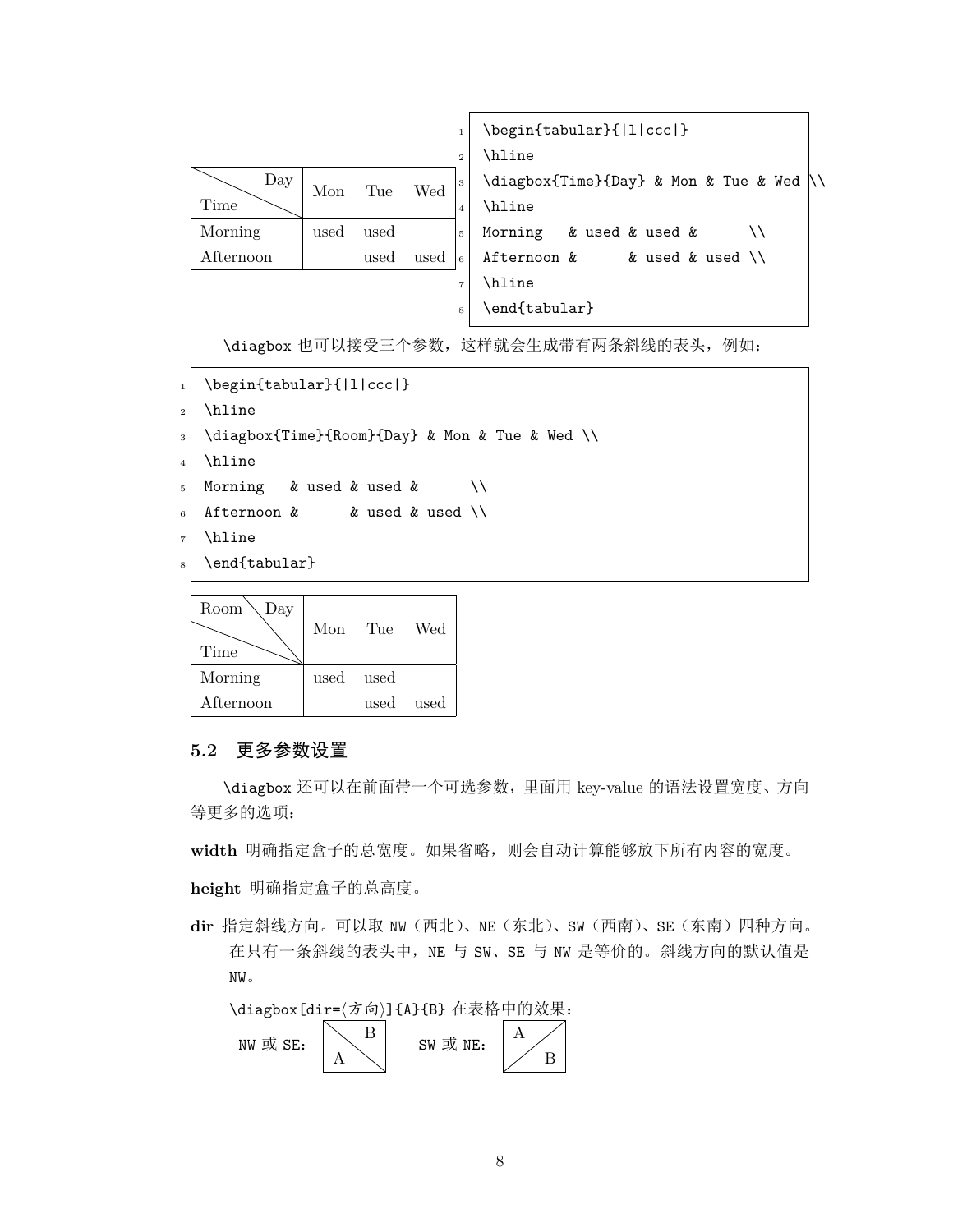

**innerwidth** 设置盒子中内容的宽度。innerwidth 选项可以与表格的列宽度一起设置 并保持一致。如:

```
\begin{tabular}{|p{2cm}|} \hline
\diagbox[innerwidth=2cm]{A}{B} \\ \hline
\end{tabular}
```


**innerleftsep, innerrightsep** 设置内间距,即内容盒子与斜线盒子边界之间的距离。我 们有关系式:

innerleftsep + innerwidth + innerrightsep = width*.*

例如:

```
\begin{tabular}{|c|} \hline
```

```
\diagbox[innerleftsep=.5cm,innerrightsep=0pt]{A}{B} \\ \hline
\end{tabular}
```


**outerleftsep, outerrightsep** 设置外间距,即斜线盒子边界到表格单元格边界的距离。 由于斜线是沿单元格画出而非斜线盒子本身画出,斜线通常会伸出斜线盒子之外, 此距离为负数,并满足如下关系式:

 $outerlet$ sep + LEFTtabcolsep =  $0$  pt,

 $outer right$ sep + RIGHTtabcolsep =  $0$  pt.

其中 LEFTtabcolsep 与 RIGHTtabcolsep 是表格竖线与表格内容(斜线例子边界) 之间的距离。例如:

```
\begin{tabular}{|r@{\hspace{20pt}}|1|} \hline
\diagbox[outerrightsep=-20pt]{A}{B} & C \\ \hline
AABB & CC \\ \hline
```
\end{tabular}

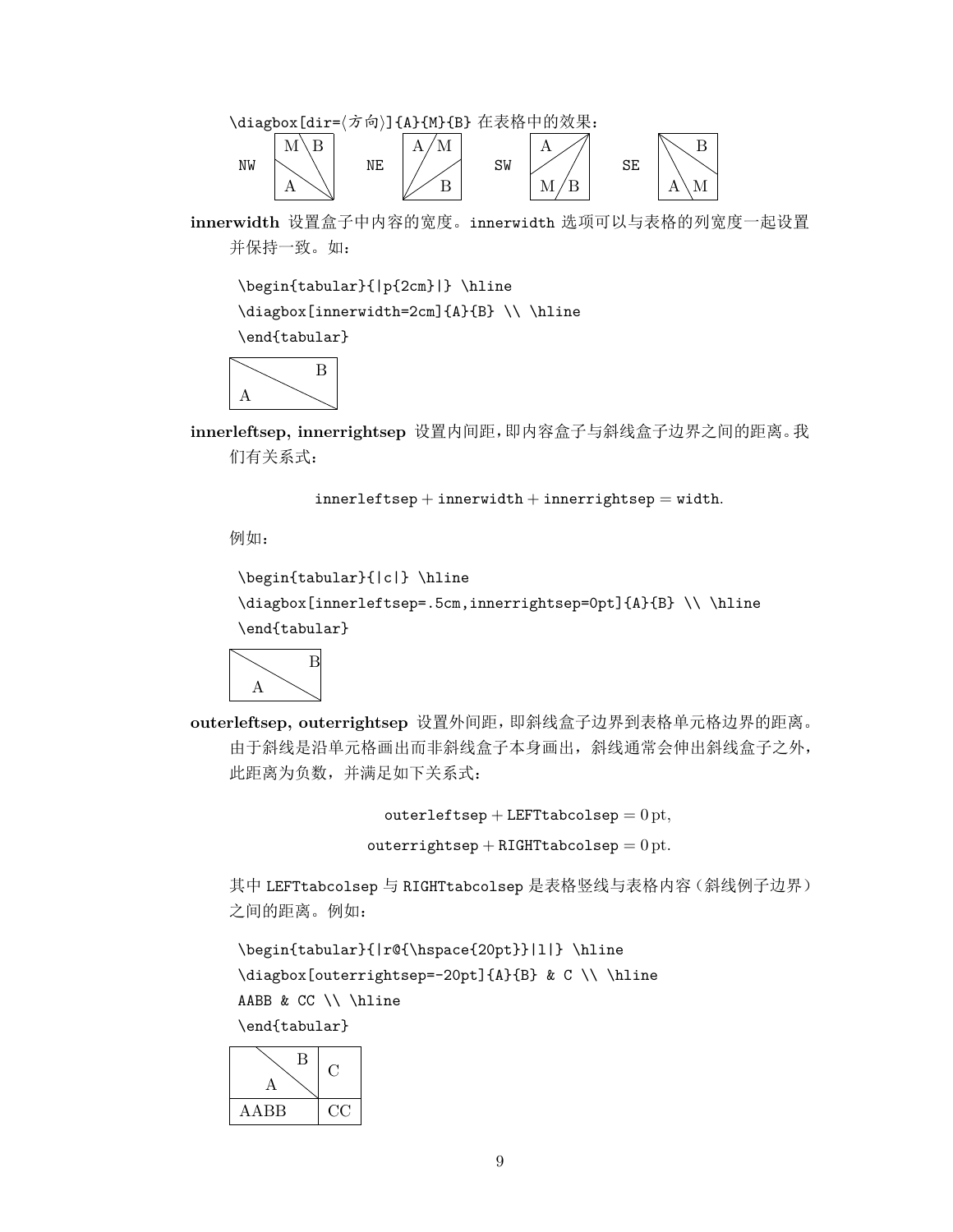<span id="page-9-0"></span>**leftsep, rightsep** 同时设置左右内外间距,满足关系式:

```
innerleftsep := leftsep, innerrightsep := rightsep,
outerleftsep := −leftsep, outerrightsep := −rightsep.
```
**trim** 设置左边界或右边界不计算额外的空白,可以取值为 l, r, lr 或 rl。这个选项在 列格式包含 @{} 时将会有用。

注: trim=1 与 leftsep=0pt 效果相同, 而 trim=r 与 rightsep=0pt 效果相同。 **font** 设置单元格字体。

\diagbox[font=\footnotesize\itshape]{Small}{Italic}



**linewidth** 设置斜线宽度。

**linecolor** 设置斜线颜色。(需要自行载入 color 或 xcolor 宏包。)

\diagbox[linewidth=2pt,linecolor=blue]{AAA}{BBB}



一个更复杂的例子:

```
\begin{tabular}{|@{}l|c|c|r@{}|}
_2 \hline
3 \diagbox[width=5em,trim=l]{Time}{Day} & Mon & Tue & Wed\\
_4 \hline
  Morning & used & used & used\setminus\hline
  Afternoon & & used & \diagbox[dir=SW,height=2em,trim=r]{A}{B} \\
   \hline
   \end{tabular}
```

| Day<br>Time | Mon  | Tue  | Wed  |
|-------------|------|------|------|
| Morning     | used | used | used |
| Afternoon   |      | used |      |

此外,\diagbox 的表头内容还可以用 \\ 手工换行。此时通常需要对自动计算的表 头高度进行手工调整。例如:

```
\begin{tabular}{|c|}
```

```
\hline
```

```
3 \diagbox[height=3\line]{line\\heads}{column\\heads} \\
```

```
\hline
```
\end{tabular}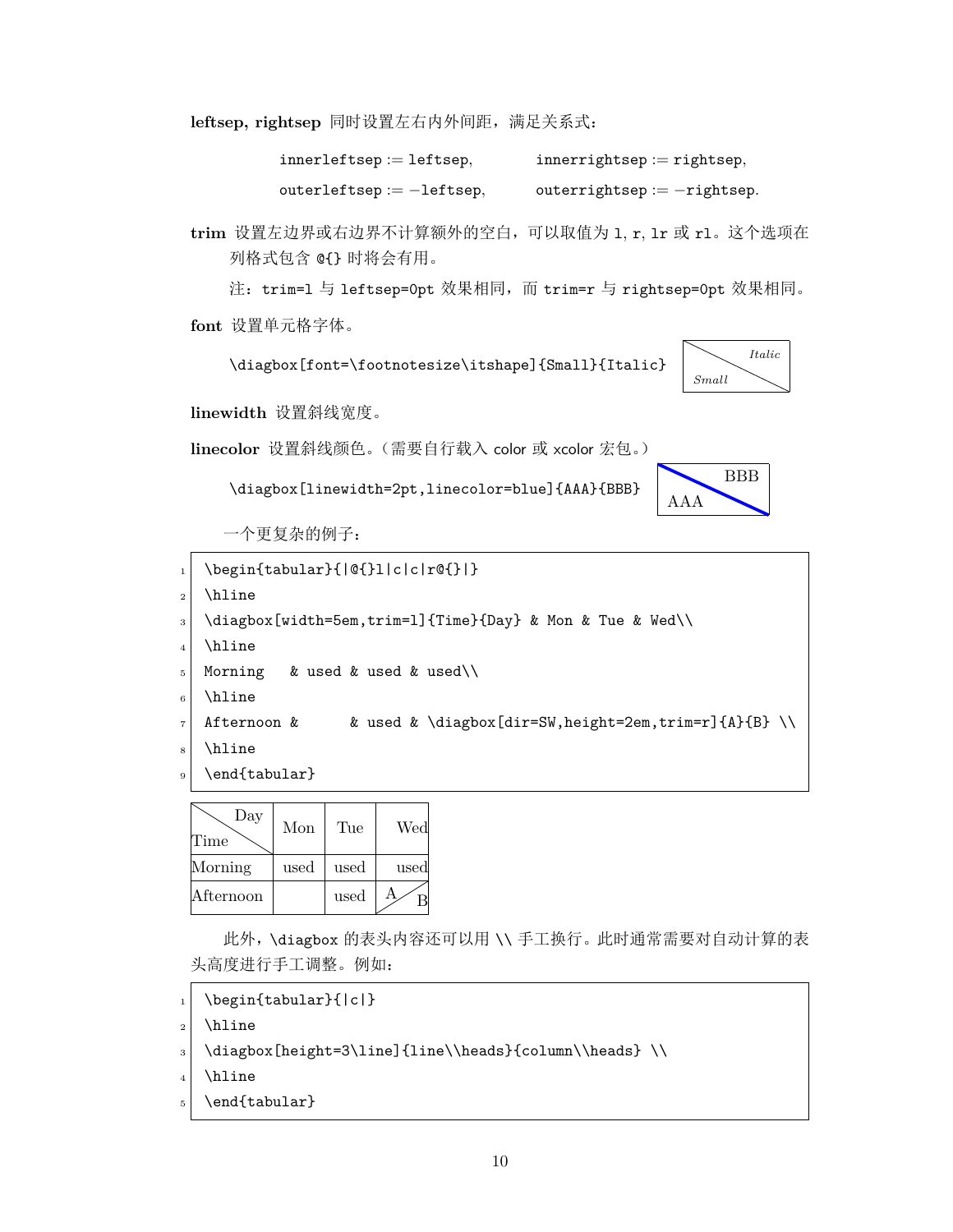

### **5.3** 对 **slashbox** 宏包的兼容性

在使用 diagbox 宏包时,会模拟 slashbox 宏包的功能,并禁止 slashbox 再被调用。 diagbox 宏包提供了与 slashbox 大致相同的 \slashbox 与 \backslashbox 两个命 令。\slashbox 与 \backslashbox 的语法来自 slashbox 宏包,排版效果略有区别。这 两个命令仅在旧文档中作为兼容命令使用。实际中使用 \diagbox 更为方便。

\backslashbox \backslashbox 基本功能与 \diagbox 类似。它带有两个可选参数,分别表示 \diagbox 中的 width 与 trim 选项。

\slashbox \slashbox 基本功能与 \diagbox[dir=SW] 类似。它也带有两个可选参数,表示 \diagbox 中的 width 和 tirm 选项。

<span id="page-10-1"></span><span id="page-10-0"></span>例如:

| alpha<br>num | А              | В              |
|--------------|----------------|----------------|
|              | A1             | B1             |
|              | A <sub>2</sub> | B <sub>2</sub> |

\begin{tabular}{|c|c|c|} \hline \backslashbox[2cm]{num}{alpha} & A & B \\\hline 1 & A1 & B1 \\\hline 2 & A2 & B2 \\\hline \end{tabular}

## **6** 已知问题和未来版本

已知问题:

• \slashbox 与 \backslashbox 命令的效果与在 slashbox 宏包中不同。两个宏包在 计算盒子宽度和高度时,使用了不同的算法;同时,在处理 \slashbox 第二个可 选参数(即 \diagbox 的 trim 键)时, 使用的方式也不一样。

这不是 bug。通常 diagbox 计算出的宽度比 slashbox 的结果更安全一些。

- 有两条斜线的三部分表头,其所采用的自动布局算法是受限的。特别是,最左的部 分不能过宽,最右的部分不能过高,否则将无法计算出合理的结果,宏包会发出警 告。(感谢 Frank Mittelbach 指出该问题。)
- \diagbox 生成的单元格必须是表列中最宽的一个。如果不能达到最宽,则画出的 斜线不能保证在正确的位置。例如:



\begin{tabular}{|c|} \hline 2 \diagbox{A}{B} \\\hline 3 Very long term \\\hline  $\end{tabular}$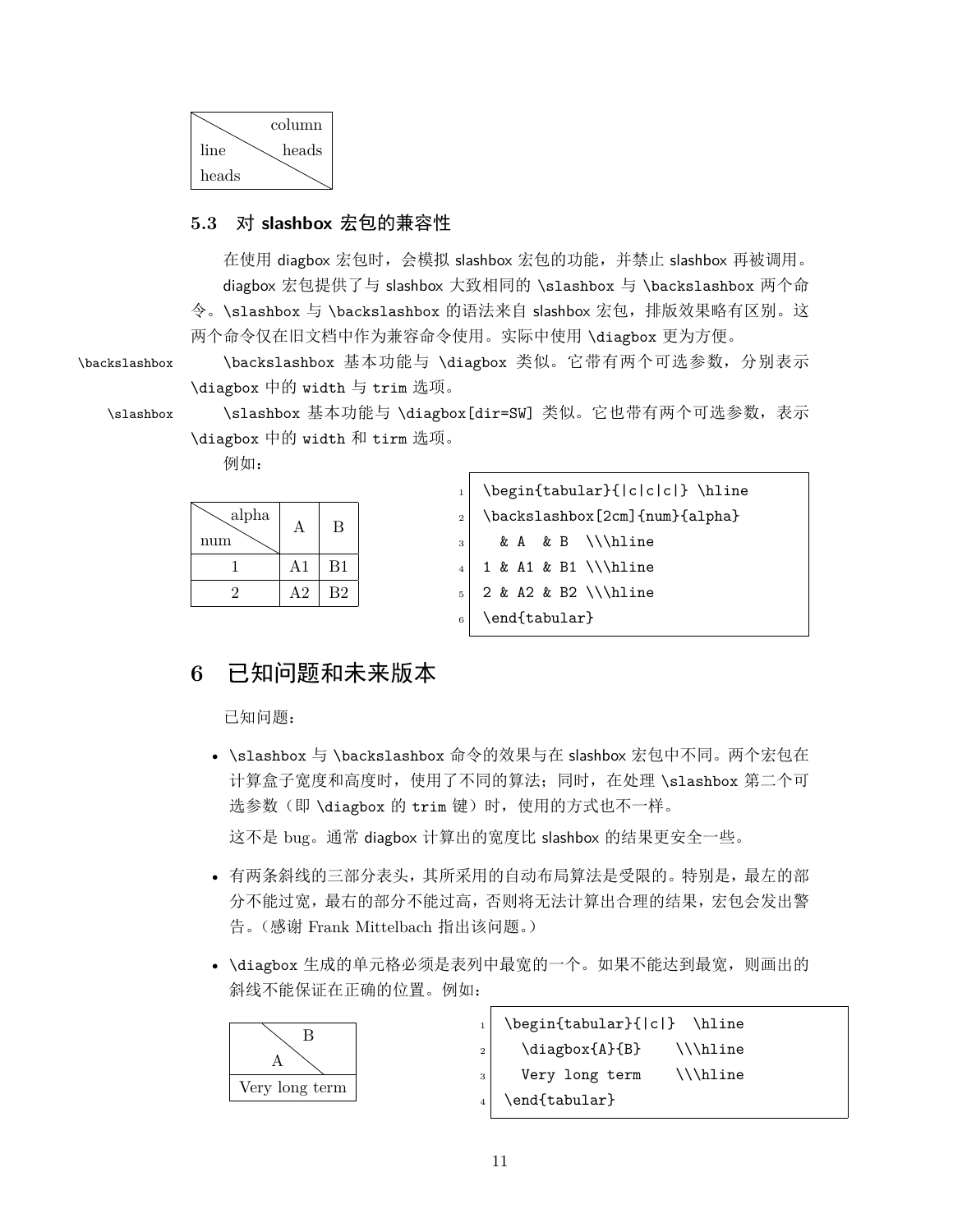此时可以手工设置较宽的 \diagbox 的 width 选项,解决此问题。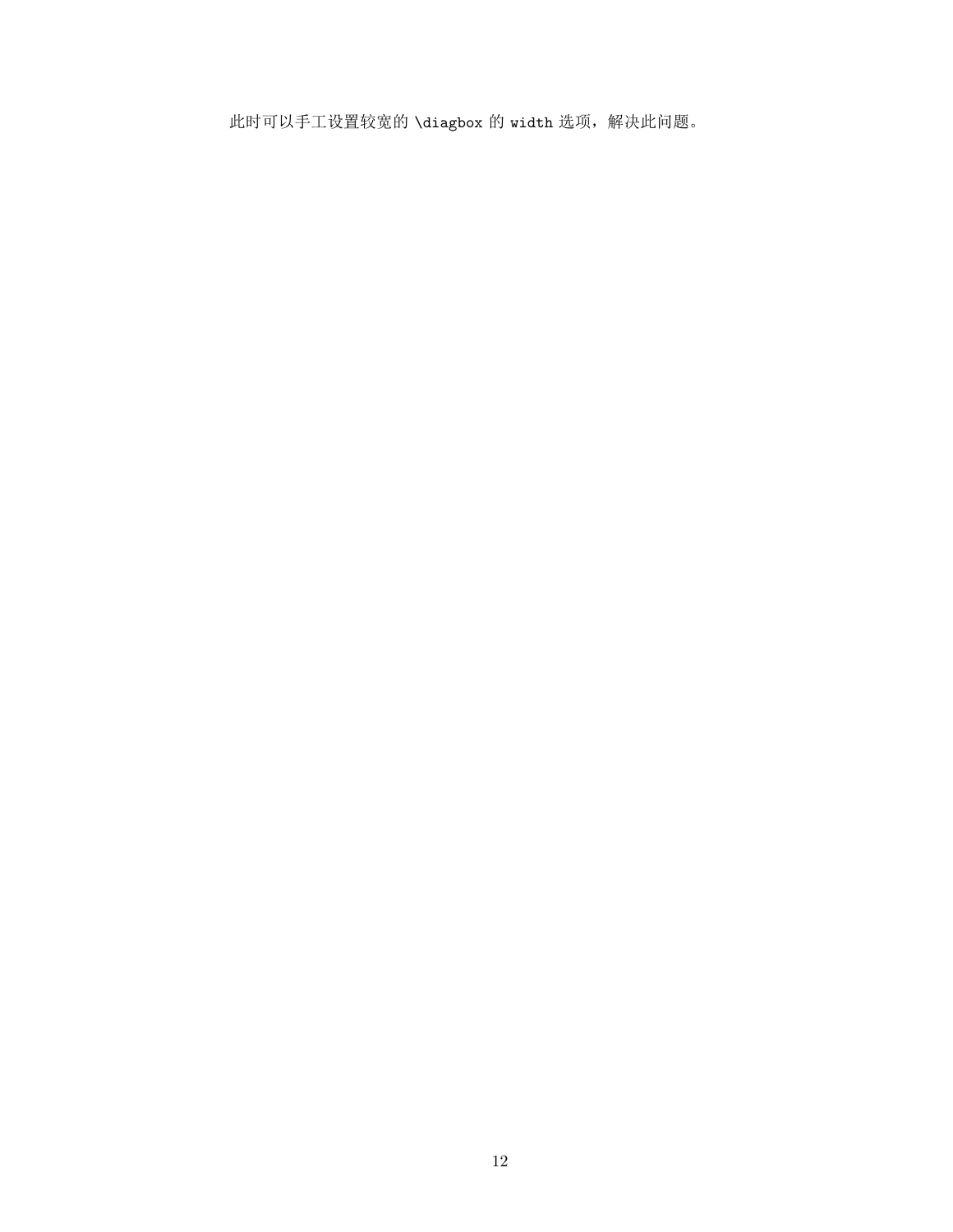## <span id="page-12-0"></span>**7 Implementation /** 代码实现

### **7.1** 实现依赖的工具包

使用 key-value 界面。

\RequirePackage{keyval}

绘图依赖 pict2e 宏包。

\RequirePackage{pict2e}

长度计算 calc 宏包。

\RequirePackage{calc}

内部控制 array 宏包。

\RequirePackage{array}

### **7.2** 资源分配

分配用到的盒子寄存器。它们分别对应于 \diagbox 三个必选参数的内容。

- <span id="page-12-1"></span>\newbox\diagbox@boxa
- <span id="page-12-2"></span>\newbox\diagbox@boxb
- <span id="page-12-3"></span>\newbox\diagbox@boxm

分配长度变量。

- <span id="page-12-15"></span>\newdimen\diagbox@wd
- <span id="page-12-5"></span>\newdimen\diagbox@ht
- <span id="page-12-7"></span>\newdimen\diagbox@insepl
- <span id="page-12-9"></span>\newdimen\diagbox@insepr
- <span id="page-12-11"></span>\newdimen\diagbox@outsepl
- <span id="page-12-13"></span>\newdimen\diagbox@outsepr

<span id="page-12-4"></span>\def\diagbox@clear{%

- <span id="page-12-16"></span>\diagbox@wd=\z@
- <span id="page-12-6"></span>\diagbox@ht=\z@
- <span id="page-12-8"></span>\diagbox@insepl=\tabcolsep
- <span id="page-12-10"></span>\diagbox@insepr=\tabcolsep
- <span id="page-12-12"></span>\diagbox@outsepl=-\tabcolsep
- <span id="page-12-14"></span>\diagbox@outsepr=-\tabcolsep

}

### **7.3** 命令选项定义

下面定义 \diagbox 的键值选项。 斜线盒子的总宽度。

\define@key{diagbox}{width}{%

<span id="page-12-17"></span>\unless\ifdim\diagbox@wd=\z@

- <span id="page-12-18"></span>\PackageWarning{diagbox}%
- {You should not set width/innerwidth option more than once.}%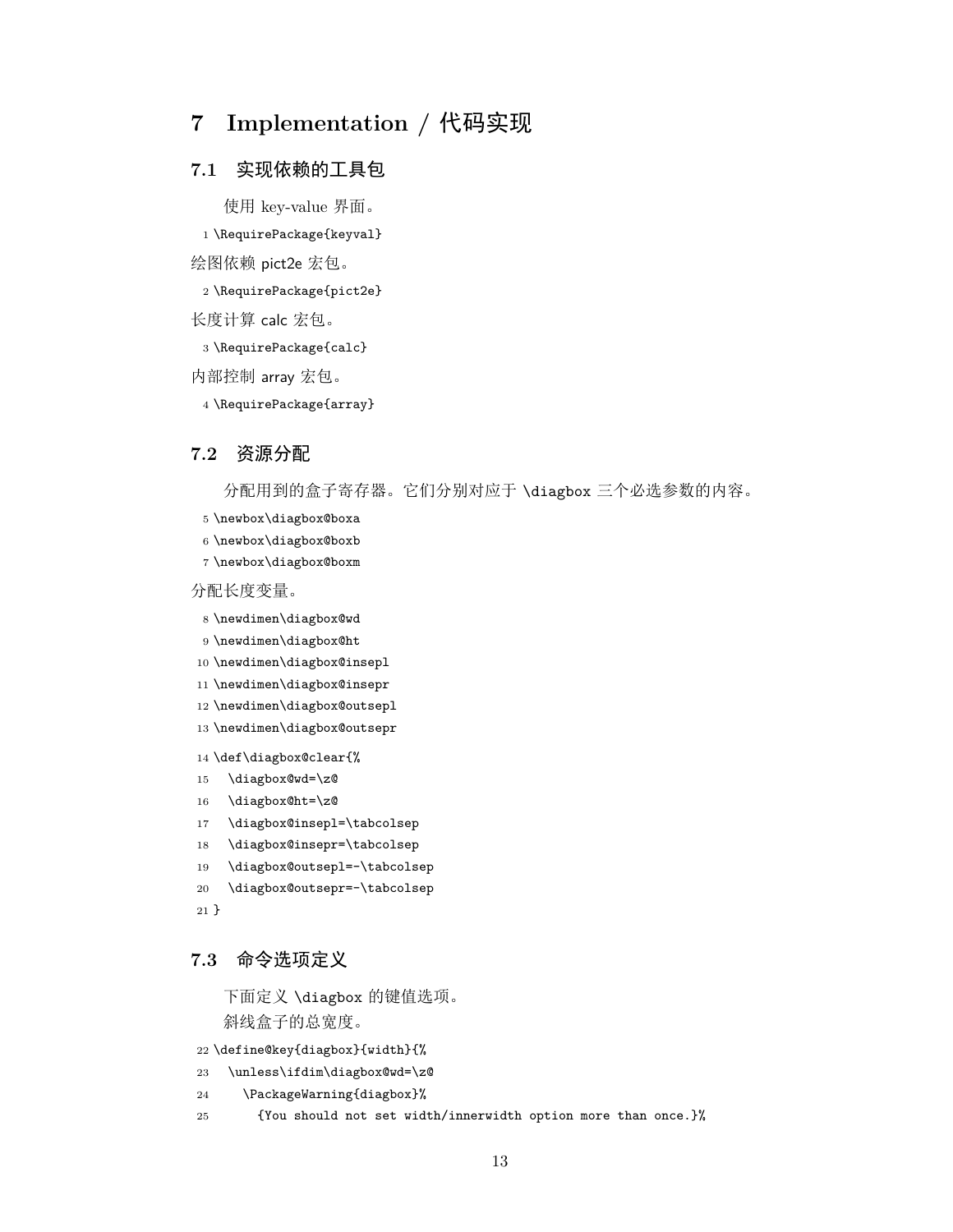<span id="page-13-0"></span>\fi

<span id="page-13-11"></span>\setlength{\diagbox@wd}{#1}}

斜线盒子的总高度,参数中可使用 \line 表示行高。

```
28 \define@key{diagbox}{height}{%
```
- <span id="page-13-9"></span>\let\diagbox@save@line\line
- <span id="page-13-13"></span>\def\line{\normalbaselineskip}%
- <span id="page-13-1"></span>\setlength{\diagbox@ht}{#1}%
- <span id="page-13-10"></span>\let\line\diagbox@save@line}

盒子内容与斜线框左右的距离。

- \define@key{diagbox}{innerleftsep}{%
- <span id="page-13-2"></span>\setlength{\diagbox@insepl}{#1}}
- \define@key{diagbox}{innerrightsep}{%
- <span id="page-13-5"></span>\setlength{\diagbox@insepr}{#1}}

设置盒子内容的宽度(与列格式 p{宽度} 对应)。盒子内容宽度加上盒子与斜线框 左右距离之和应为斜线盒子总宽度,即有

```
innerleftsep + innerwidth + innerrightsep = width.
```
innerwidth 选项将通过设置盒子总宽度,维护上面的关系式。

```
37 \define@key{diagbox}{innerwidth}{%
```
- <span id="page-13-12"></span>\unless\ifdim\diagbox@wd=\z@
- <span id="page-13-14"></span>\PackageWarning{diagbox}%
- {You should not set width/innerwidth option more than once.}%
- \fi
- <span id="page-13-3"></span>\setlength{\diagbox@wd}{#1+\diagbox@insepl+\diagbox@insepr}}

斜线盒子与表格单元边框距离。该外部间距应为实际表列内容与列分隔线之间距离 的相反数,以此保证斜线与表格竖线能相接,即应输入参数保证

 $outerlet$ sep + LEFTtabcolsep =  $0$  pt,

 $outer right$ sep + RIGHTtabcolsep =  $0$  pt.

```
43 \define@key{diagbox}{outerleftsep}{%
```

```
44 \setlength{\diagbox@outsepl}{#1}}
```

```
45 \define@key{diagbox}{outerrightsep}{%
```
<span id="page-13-8"></span>\setlength{\diagbox@outsepr}{#1}}

设置左右边距,它将同时设置盒子内容与斜线框的内部间距,以及斜线盒子与表格 单元边框的外部间距。并保持关系:

| $innerlet \texttt{step} := \texttt{left}$      | $inner right$ sep := rightsep, |
|------------------------------------------------|--------------------------------|
| $outerlet \text{step} := -left \text{before},$ | $outerrightsep := -rightsep.$  |

\define@key{diagbox}{leftsep}{%

<span id="page-13-4"></span>\setlength{\diagbox@insepl}{#1}%

<span id="page-13-7"></span>\setlength{\diagbox@outsepl}{(#1)\*-1}}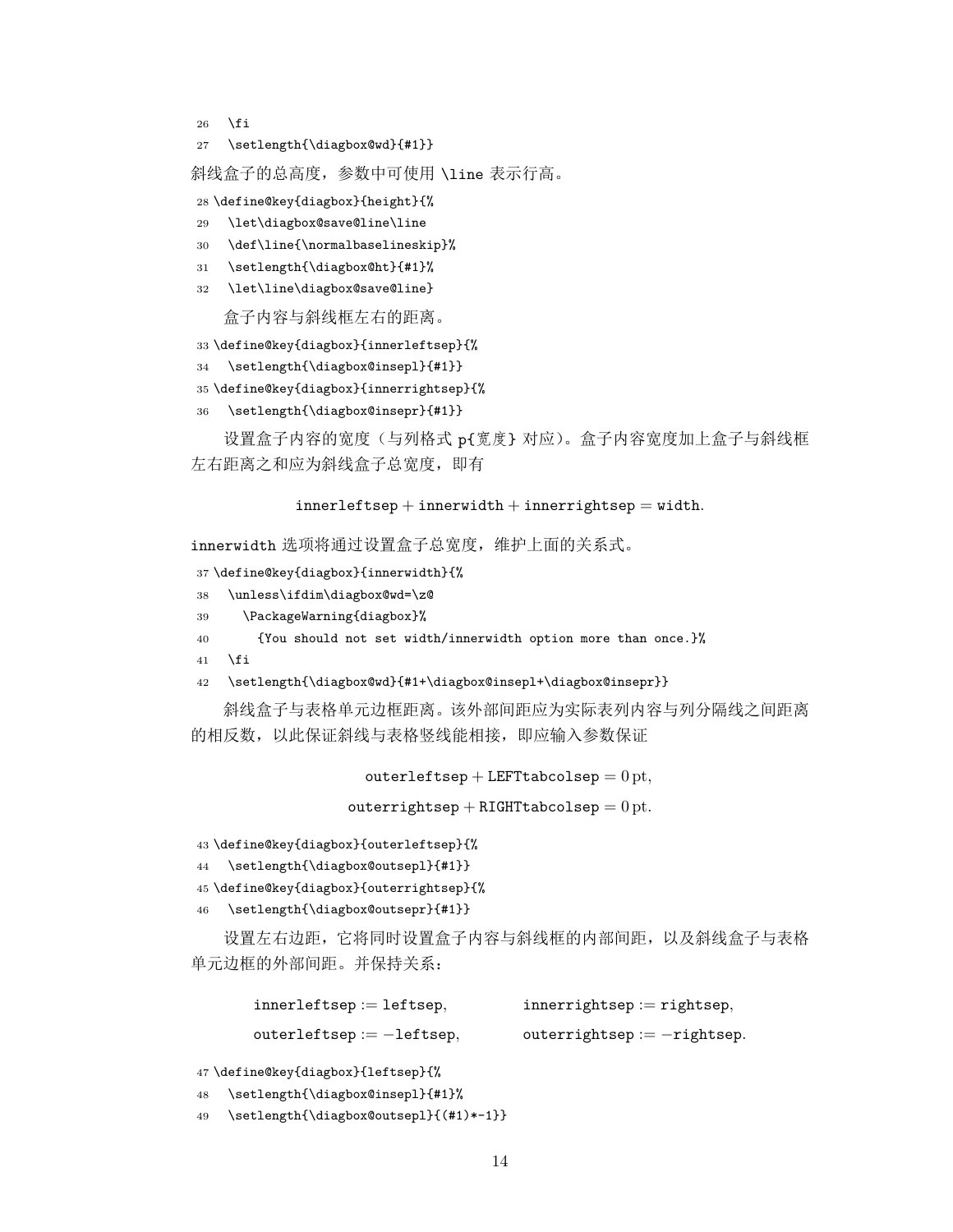<span id="page-14-0"></span>\define@key{diagbox}{rightsep}{%

- <span id="page-14-11"></span>\setlength{\diagbox@insepr}{#1}%
- <span id="page-14-12"></span>\setlength{\diagbox@outsepr}{(#1)\*-1}}

盒子计算边界时是否忽略左右的空白。trim=1 效果等同于 leftsep=0pt; trim=r 效果等同于 rightsep=0pt。

```
53 \define@key{diagbox}{trim}{%
```

```
54 \@tfor\@reserveda:=#1\do{%
```
- \ifcsname diagbox@insep\@reserveda\endcsname
- 56 \setlength{\csname diagbox@insep\@reserveda\endcsname}{\z@}%
- 57 \setlength{\csname diagbox@outsep\@reserveda\endcsname}{\z@}%
- \else
- \PackageError{diagbox}{Unknown trim option `#1'.}{l, r, lr and rl are supported.}%
- \fi}}

盒子的方向。

\define@key{diagbox}{dir}{%

- <span id="page-14-3"></span>\def\diagbox@dir{#1}%
- \unless\ifcsname diagbox@dir@#1\endcsname
- \PackageError{diagbox}{Unknown direction `#1'.}{NW, NE, SW, SE are supported.}%
- <span id="page-14-2"></span>\def\diagbox@dia{NW}%
- \fi}
- <span id="page-14-6"></span>\let\diagbox@dir@SE\relax
- <span id="page-14-7"></span>\let\diagbox@dir@SW\relax
- <span id="page-14-4"></span>\let\diagbox@dir@NE\relax
- <span id="page-14-5"></span>\let\diagbox@dir@NW\relax

斜线宽度与颜色。

- \define@key{diagbox}{linewidth}{%
- \setlength{\@tempskipa}{#1}%
- <span id="page-14-15"></span>\linethickness{\@tempskipa}}
- \define@key{diagbox}{linecolor}{%
- <span id="page-14-1"></span>\def\diagbox@setlinecolor{\color{#1}}}
- <span id="page-14-14"></span>\let\diagbox@setlinecolor\empty

设置内容字体。

\define@key{diagbox}{font}{%

```
78 \def\diagbox@font{#1}}
```

```
79 \let\diagbox@font\empty
```
### **7.4** 绘制斜线盒子

<span id="page-14-13"></span>\diagbox@pict 这是带斜线的盒子本身。由一个 picture 环境实现。

\def\diagbox@pict{%

- \unitlength\p@
- \begin{picture}
- <span id="page-14-10"></span>(\strip@pt\dimexpr\diagbox@wd+\diagbox@outsepl+\diagbox@outsepr\relax,\strip@pt\diagbox@ht)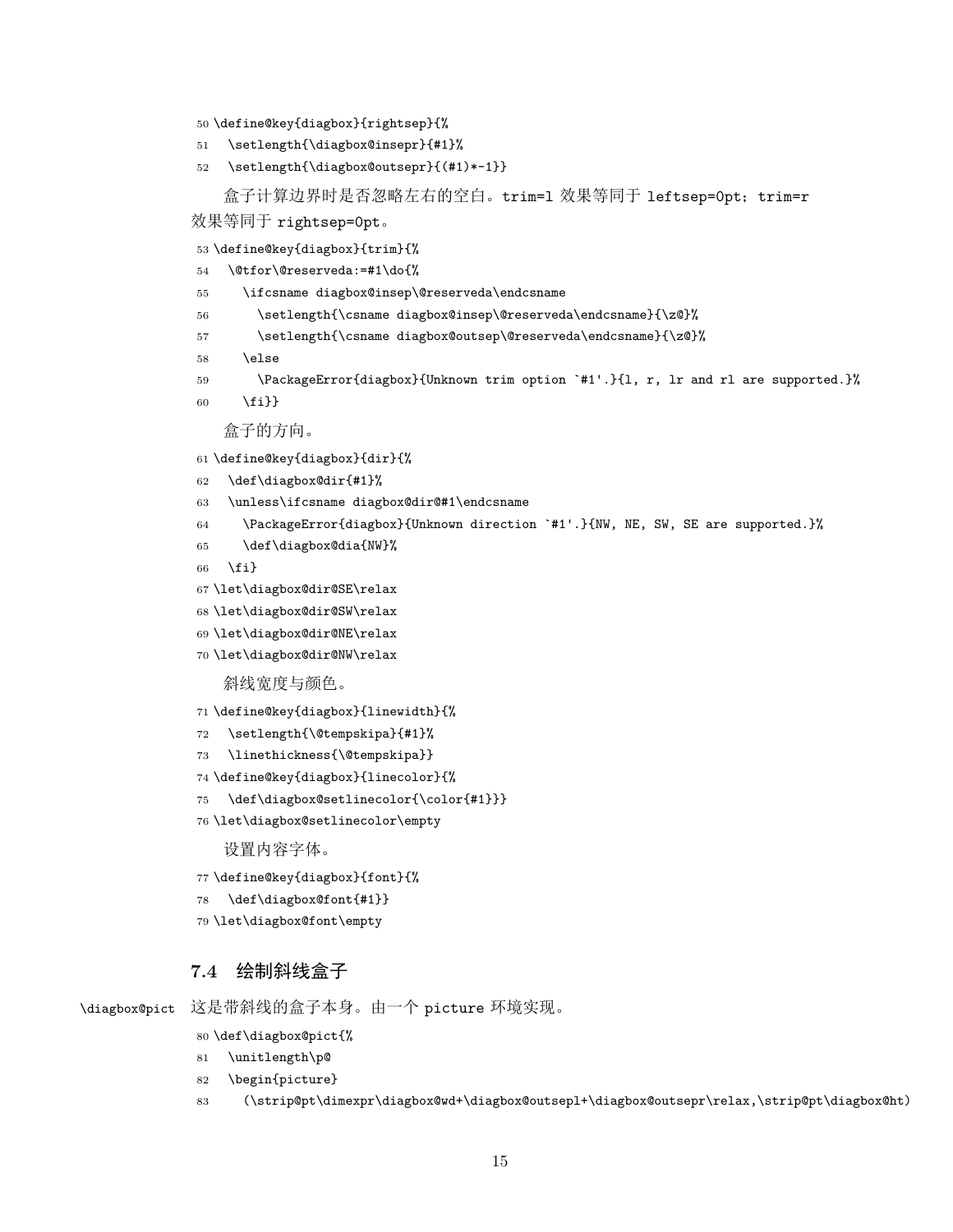<span id="page-15-27"></span><span id="page-15-26"></span><span id="page-15-25"></span><span id="page-15-24"></span><span id="page-15-23"></span><span id="page-15-22"></span><span id="page-15-21"></span><span id="page-15-20"></span><span id="page-15-19"></span><span id="page-15-18"></span><span id="page-15-17"></span><span id="page-15-16"></span><span id="page-15-15"></span><span id="page-15-14"></span><span id="page-15-13"></span><span id="page-15-12"></span><span id="page-15-11"></span><span id="page-15-10"></span><span id="page-15-9"></span><span id="page-15-8"></span><span id="page-15-7"></span><span id="page-15-6"></span><span id="page-15-5"></span><span id="page-15-4"></span><span id="page-15-3"></span><span id="page-15-2"></span><span id="page-15-1"></span><span id="page-15-0"></span>

|                         | (\strip@pt\dimexpr-\diagbox@outsepl\relax,0)<br>84<br>\@nameuse{diagbox@\diagbox@part @pict@\diagbox@dir}<br>85<br>\end{picture}}<br>86                                                                                                                                                                                                                                                                                                                                                                                                                                                                                                                   |
|-------------------------|-----------------------------------------------------------------------------------------------------------------------------------------------------------------------------------------------------------------------------------------------------------------------------------------------------------------------------------------------------------------------------------------------------------------------------------------------------------------------------------------------------------------------------------------------------------------------------------------------------------------------------------------------------------|
| \diagbox@double@pict@SE | 方向为 SE 的斜线盒子内容。<br>87 \def\diagbox@double@pict@SE{%<br>\put(0,0) {\makebox(0,0)[bl]{\box\diagbox@boxa}}<br>88<br>\put(\strip@pt\diagbox@wd,\strip@pt\diagbox@ht) {\makebox(0,0)[tr]{\box\diagbox@boxb}}<br>89<br>\diagbox@setlinecolor<br>90<br>\Line(0,\strip@pt\diagbox@ht)(\strip@pt\diagbox@wd,0)}<br>91                                                                                                                                                                                                                                                                                                                                              |
| \diagbox@double@pict@NW | 方向 NW 与 SE 相同。<br>92\let\diagbox@double@pict@NW\diagbox@double@pict@SE                                                                                                                                                                                                                                                                                                                                                                                                                                                                                                                                                                                    |
| \diagbox@double@pict@NE | 方向为 NE 的斜线盒子内容。<br>93 \def\diagbox@double@pict@NE{%<br>\put(0,\strip@pt\diagbox@ht) {\makebox(0,0)[tl]{\box\diagbox@boxa}}<br>94<br>\put(\strip@pt\diagbox@wd,0) {\makebox(0,0)[br]{\box\diagbox@boxb}}<br>95<br>\diagbox@setlinecolor<br>96<br>\Line(0,0)(\strip@pt\diagbox@wd,\strip@pt\diagbox@ht)}<br>97                                                                                                                                                                                                                                                                                                                                              |
| \diagbox@double@pict@NE | 方向 SW 与 NE 相同。<br>98\let\diagbox@double@pict@SW\diagbox@double@pict@NE                                                                                                                                                                                                                                                                                                                                                                                                                                                                                                                                                                                    |
| \diagbox@double         | 分成两部分的盒子。三个参数,分别为 key-value 格式的可选项、左半边内容、右半边<br>内容。这里的主要工作是读入参数并计算斜线盒子的大小。<br>这里自动计算斜线盒子大小的算法为: 斜线盒子的宽度取两个子盒宽度较大值的二<br>倍,而高度则直接取两个子盒的总高度。<br>99 \def\diagbox@double#1#2#3{%<br>\begingroup<br>100<br>\diagbox@clear<br>101<br>102<br>\def\diagbox@part{double}%<br>\setkeys{diagbox}{dir=NW,#1}%<br>103<br>\setbox\diagbox@boxa=\hbox{%<br>104<br>\begin{tabular}{@{\hspace{\diagbox@insepl}}>{\diagbox@font}1@{}}<br>105<br>#2<br>106<br>\end{tabular}}%<br>107<br>\setbox\diagbox@boxb=\hbox{%<br>108<br>\begin{tabular}{@{}>{\diagbox@font}r@{\hspace{\diagbox@insepr}}}<br>109<br>#3<br>110<br>\end{tabular}}%<br>111<br>\ifdim\diagbox@wd=\z@<br>112 |
|                         | \ifdim\wd\diagbox@boxa>\wd\diagbox@boxb<br>113<br>\diagbox@wd=\dimexpr2\wd\diagbox@boxa+\diagbox@insep1+\diagbox@insepr\relax<br>114<br>\else<br>115<br>\diagbox@wd=\dimexpr2\wd\diagbox@boxb+\diagbox@insep1+\diagbox@insepr\relax<br>116                                                                                                                                                                                                                                                                                                                                                                                                                |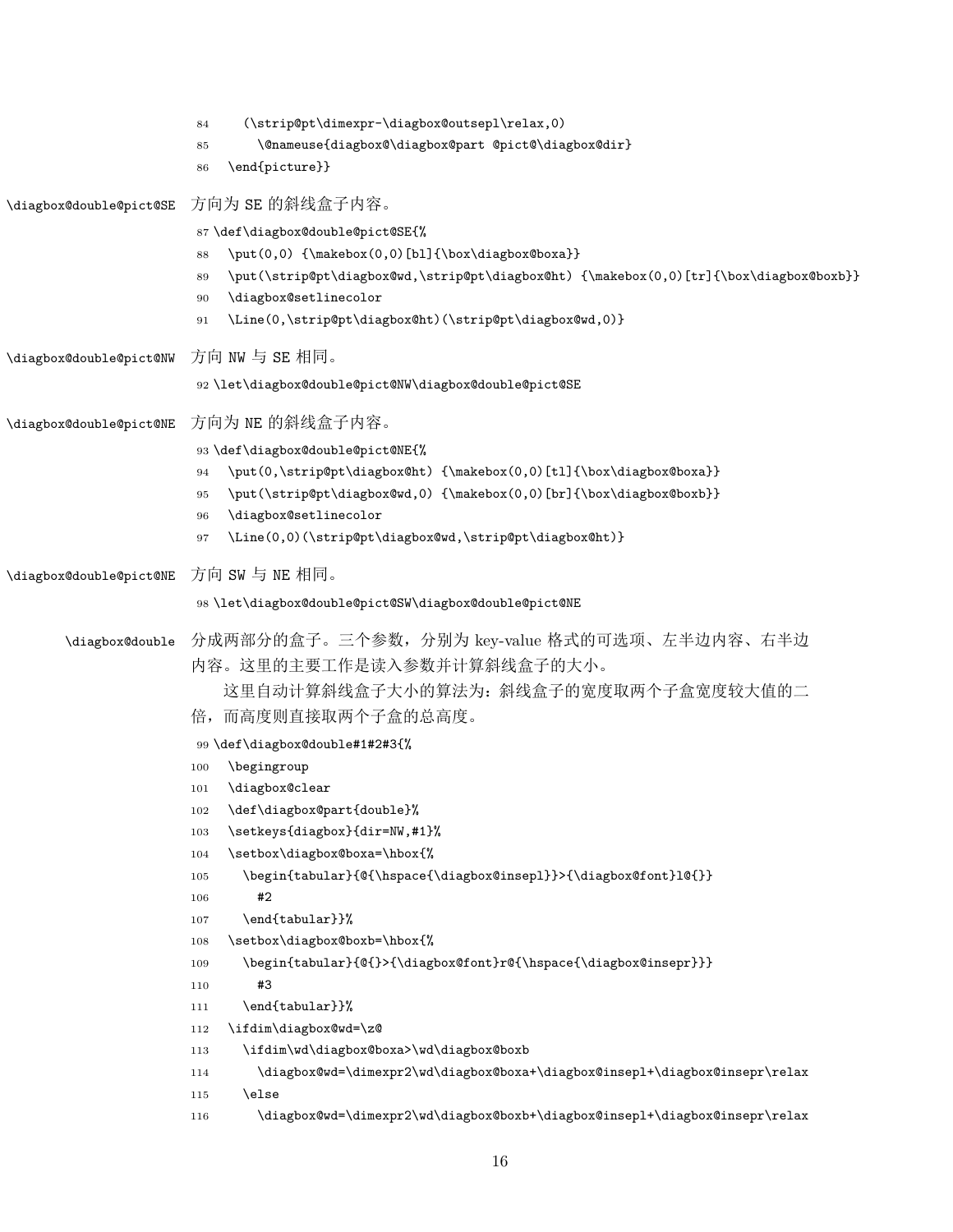- \fi
- \fi
- <span id="page-16-13"></span>\ifdim\diagbox@ht=\z@
- <span id="page-16-0"></span>\diagbox@ht=\dimexpr\ht\diagbox@boxa+\dp\diagbox@boxa+\ht\diagbox@boxb+\dp\diagbox@boxb\relax
- \fi
- <span id="page-16-14"></span>\$\vcenter{\hbox{\diagbox@pict}}\$%
- \endgroup}

#### <span id="page-16-17"></span>\diagbox@triple@setbox@NW

\def\diagbox@triple@setbox@NW#1#2#3{%

<span id="page-16-8"></span><span id="page-16-7"></span><span id="page-16-5"></span><span id="page-16-1"></span>125 \setbox\diagbox@boxa=\hbox{% \begin{tabular}{@{\hspace{\diagbox@insepl}}>{\diagbox@font}l@{}} #1 128 \end{tabular}}% \setbox\diagbox@boxm=\hbox{% \begin{tabular}{@{\hspace{\diagbox@insepl}}>{\diagbox@font}l@{}} #2 132 \end{tabular}}% 133 \setbox\diagbox@boxb=\hbox{% 134 \begin{tabular}{@{}>{\diagbox@font}r@{\hspace{\diagbox@insepr}}} #3 136 \end{tabular}}}

#### <span id="page-16-21"></span>\diagbox@triple@setbox@SW

<span id="page-16-18"></span><span id="page-16-9"></span><span id="page-16-3"></span>\let\diagbox@triple@setbox@SW\diagbox@triple@setbox@NW

#### <span id="page-16-19"></span>diagbox@triple@setbox@SE

<span id="page-16-11"></span><span id="page-16-10"></span><span id="page-16-6"></span><span id="page-16-2"></span>

|     | 138 \def\diagbox@triple@setbox@SE#1#2#3{%                        |
|-----|------------------------------------------------------------------|
|     | 139 \setbox\diagbox@boxa=\hbox{%                                 |
| 140 | \begin{tabular}{@{\hspace{\diagbox@insepl}}>{\diagbox@font}1@{}} |
| 141 | #1                                                               |
| 142 | \end{tabular}}%                                                  |
|     | 143 \setbox\diagbox@boxm=\hbox{%                                 |
| 144 | \begin{tabular}{@{}>{\diagbox@font}r@{\hspace{\diagbox@insepr}}} |
| 145 | #2                                                               |
| 146 | \end{tabular}}%                                                  |
|     | 147 \setbox\diagbox@boxb=\hbox{%                                 |
| 148 | \begin{tabular}{@{}>{\diagbox@font}r@{\hspace{\diagbox@insepr}}} |
| 149 | #3                                                               |
| 150 | \end{tabular}}}                                                  |

#### <span id="page-16-16"></span>\diagbox@triple@setbox@NE

<span id="page-16-20"></span><span id="page-16-12"></span><span id="page-16-4"></span>\let\diagbox@triple@setbox@NE\diagbox@triple@setbox@SE

#### <span id="page-16-15"></span>\diagbox@triple@pict@NW

\def\diagbox@triple@pict@NW{%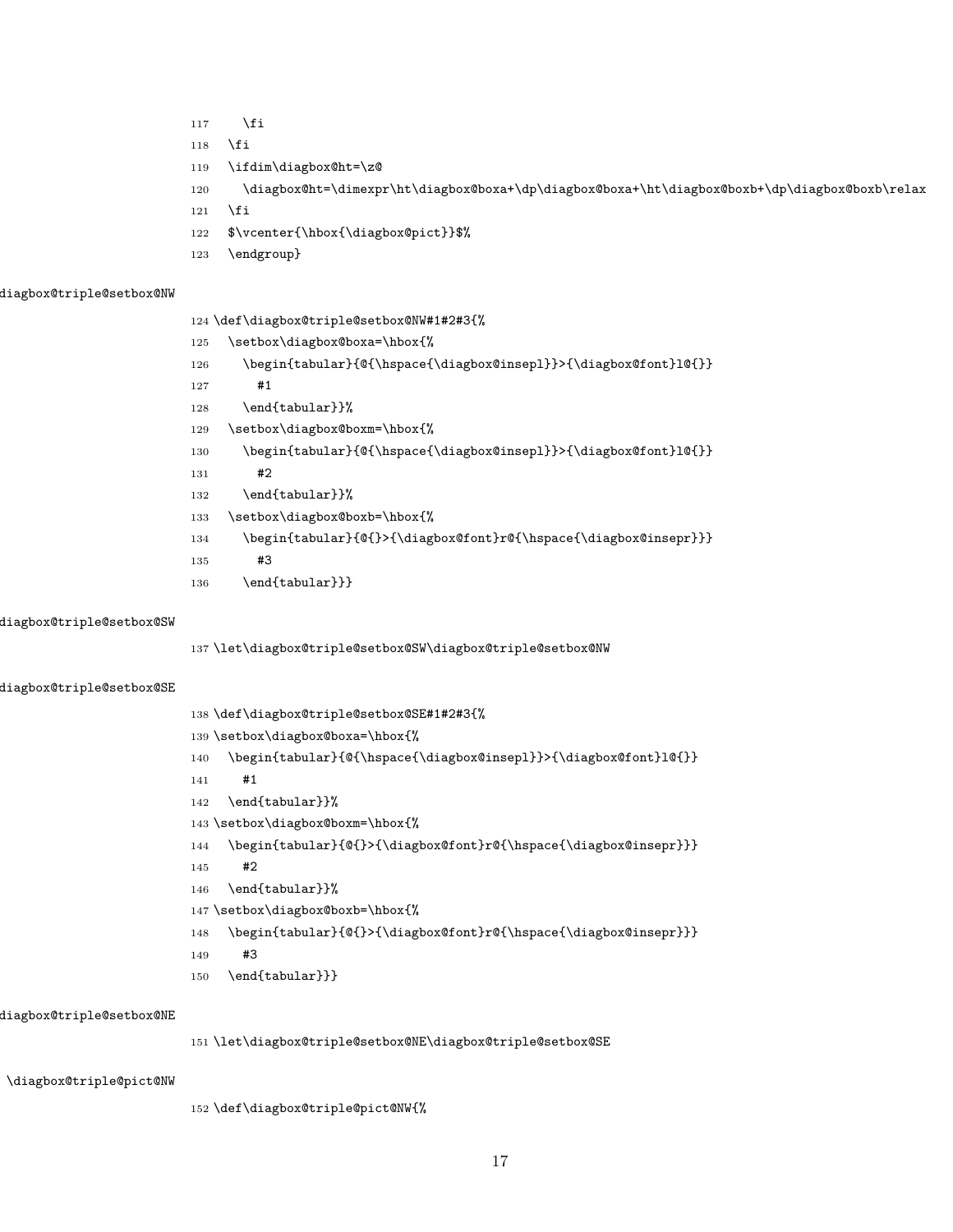- <span id="page-17-1"></span><span id="page-17-0"></span>153 \put(0,0) {\makebox(0,0)[bl]{\box\diagbox@boxa}}
- <span id="page-17-9"></span>154 \put(0,\y) {\makebox(0,0)[tl]{\box\diagbox@boxm}}
- <span id="page-17-5"></span>155 \put(\x,\y) {\makebox(0,0)[tr]{\box\diagbox@boxb}}
- <span id="page-17-17"></span>156 \diagbox@setlinecolor
- <span id="page-17-27"></span>157 \Line(0,\yym)(\x,0)
- <span id="page-17-28"></span>158 \Line(\xm,\y)(\x,0)}

#### <span id="page-17-23"></span>\diagbox@triple@pict@NE

159 \def\diagbox@triple@pict@NE{%

- <span id="page-17-2"></span>160 \put(0,\y) {\makebox(0,0)[tl]{\box\diagbox@boxa}}
- <span id="page-17-10"></span>161 \put(\x,\y) {\makebox(0,0)[tr]{\box\diagbox@boxm}}
- <span id="page-17-6"></span>162 \put(\x,0) {\makebox(0,0)[br]{\box\diagbox@boxb}}
- <span id="page-17-18"></span>163 \diagbox@setlinecolor
- <span id="page-17-33"></span>164 \Line(0,0)(\xxm,\y)
- <span id="page-17-29"></span>165 \Line(0,0)(\x,\yym)}

#### <span id="page-17-25"></span>\diagbox@triple@pict@SW

166 \def\diagbox@triple@pict@SW{%

- <span id="page-17-3"></span>167 \put(0,\y) {\makebox(0,0)[tl]{\box\diagbox@boxa}}
- <span id="page-17-11"></span>168 \put(0,0) {\makebox(0,0)[bl]{\box\diagbox@boxm}}
- <span id="page-17-7"></span>169 \put(\x,0) {\makebox(0,0)[br]{\box\diagbox@boxb}}
- <span id="page-17-19"></span>170 \diagbox@setlinecolor
- <span id="page-17-30"></span>171 \Line(0,\ym)(\x,\y)
- <span id="page-17-31"></span>172 \Line(\xm,0)(\x,\y)}

#### <span id="page-17-24"></span>\diagbox@triple@pict@SE

173 \def\diagbox@triple@pict@SE{%

- <span id="page-17-4"></span>174 \put(0,0) {\makebox(0,0)[bl]{\box\diagbox@boxa}}
- <span id="page-17-12"></span>175 \put(\x,0) {\makebox(0,0)[br]{\box\diagbox@boxm}}
- <span id="page-17-8"></span>176 \put(\x,\y) {\makebox(0,0)[tr]{\box\diagbox@boxb}}
- <span id="page-17-20"></span>177 \diagbox@setlinecolor
- <span id="page-17-34"></span>178 \Line(0,\y)(\xxm,0)
- <span id="page-17-32"></span>179 \Line(0,\y)(\x,\ym)}

### <span id="page-17-26"></span>\diagbox@triplebox 分成三部分的盒子。四个参数,分别为 key-value 格式的可选项、左半边内容、中间内 容、右半边内容。

- <span id="page-17-22"></span>180 \def\diagbox@triple#1#2#3#4{%
- 181 \begingroup
- <span id="page-17-13"></span>182 \diagbox@clear
- <span id="page-17-15"></span>183 \def\diagbox@part{triple}%
- 184 \setkeys{diagbox}{dir=NW,#1}%
- <span id="page-17-14"></span>185 \@nameuse{diagbox@triple@setbox@\diagbox@dir}{#2}{#3}{#4}%

在宏包最后定义,需要返回 \x, \xm, \xxm, \y, \ym 和 \yym。

- <span id="page-17-21"></span>186 \diagbox@solve@equations
- <span id="page-17-16"></span>187 \$\vcenter{\hbox{\diagbox@pict}}\$%
- 188 \endgroup}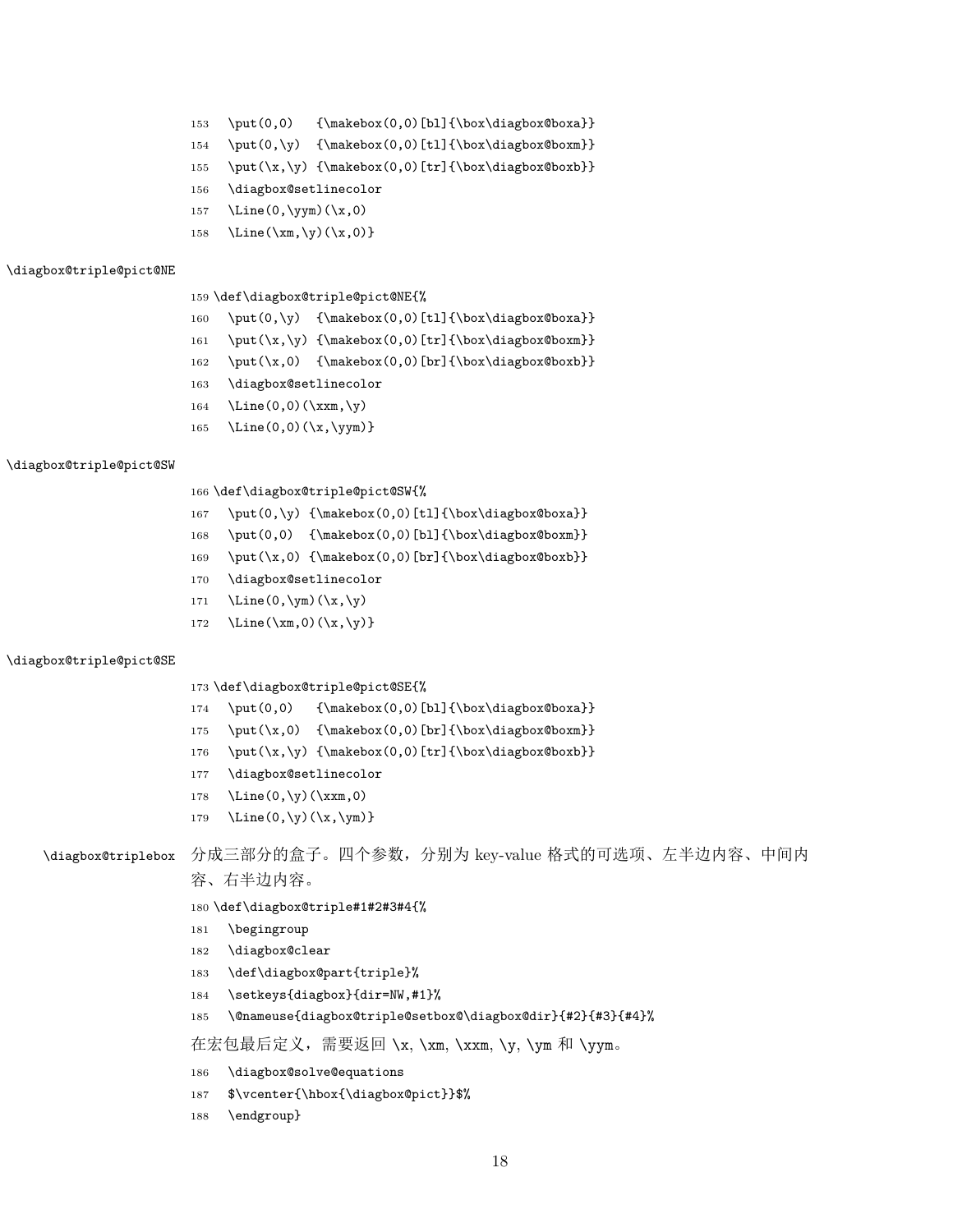### <span id="page-18-0"></span>**7.5** 用户命令

<span id="page-18-2"></span>\diagbox 主要的用户命令。判断使用两部分还是三部分的盒子。

189 \newcommand\diagbox[3][]{%

- 190 \@ifnextchar\bgroup
- <span id="page-18-4"></span>191 {\diagbox@triple{#1}{#2}{#3}}{\diagbox@double{#1}{#2}{#3}}}

以下代码用来模拟 slashbox 宏包的功能。

禁止读入 slashbox。

192 \expandafter\xdef\csname ver@slashbox.\@pkgextension\endcsname{9999/99/99}

#### <span id="page-18-11"></span>\slashbox 模拟 \slashbox。

- 193 \def\slashbox{%
- <span id="page-18-5"></span>194 \def\diagbox@slashbox@options{dir=SW,}%
- <span id="page-18-12"></span>195 \slashbox@}

#### <span id="page-18-1"></span>\backslashbox 模拟 \backslashbox。

196 \def\backslashbox{%

- <span id="page-18-6"></span>197 \def\diagbox@slashbox@options{dir=NW,}%
- <span id="page-18-13"></span>198 \slashbox@}

#### <span id="page-18-14"></span>\slashbox@

- 199 \newcommand\slashbox@[1][]{%
- 200 \ifx\relax#1\relax\else
- <span id="page-18-7"></span>201 \edef\diagbox@slashbox@options{%
- <span id="page-18-8"></span>202 \unexpanded\expandafter{\diagbox@slashbox@options}%
- 203 \unexpanded{width=#1,}}%
- $204$  \fi
- <span id="page-18-15"></span>205 \slashbox@@}

#### <span id="page-18-16"></span>\slashbox@@

206 \newcommand\slashbox@@[3][]{%

- <span id="page-18-9"></span>207 \edef\diagbox@slashbox@options{%
- <span id="page-18-10"></span>208 \unexpanded\expandafter{\diagbox@slashbox@options}%
- 209 \unexpanded{trim=#1,}}%
- <span id="page-18-3"></span>210 \expandafter\diagbox\expandafter[\diagbox@slashbox@options]{#2}{#3}}

### **7.6** 解方程组

这里计算双斜线盒子宽、高的算法是简单而直观的。如下图所示,将 A、M、B 三 个子盒子分别放在斜线盒的三个角后,斜线正好使 M 盒、A 或 B 盒、斜线盒的一角三 点共线。

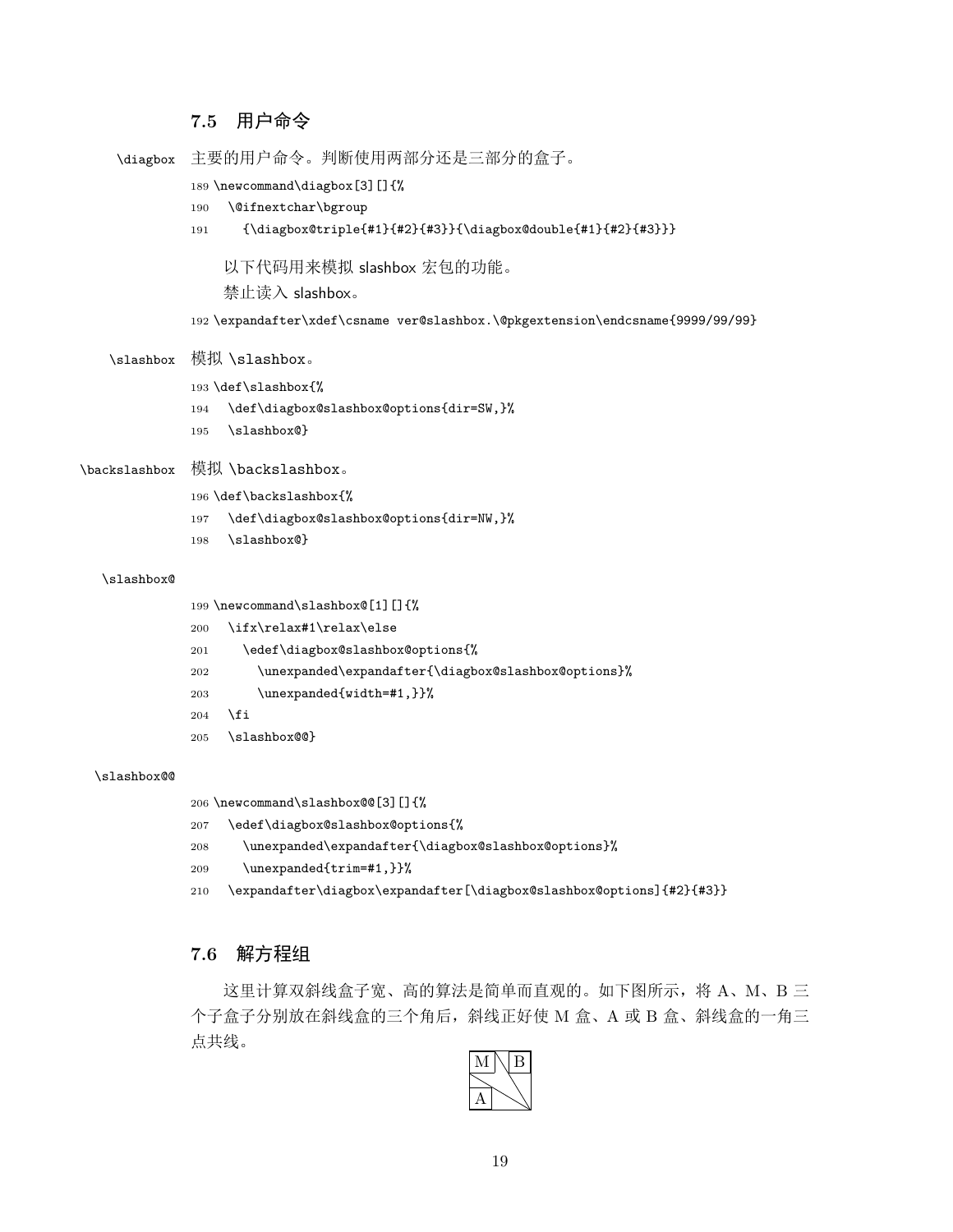在 A、M、B 三个盒子内容确定后,斜线盒的宽、高即可通过相似三角形的比例关系 求解。设斜线盒的宽、高为 *x*, *y*,而 A、M、B 盒的宽、高分别为 (*xa, ya*), (*xm, ym*),  $(x_b, y_b)$ 。则有:

$$
\frac{x}{x_a} = \frac{y - y_m}{y - y_m - y_a},
$$

$$
\frac{y}{y_b} = \frac{x - x_m}{x - x_m - x_b}.
$$

该方程组通常可化简为一个一元二次方程求解,两组共轭根中可以只需要较大的一组。 通过 Mathematica 软件, 容易得到方程组的解为:

$$
x = \frac{u + v \pm \sqrt{\Delta}}{2(t - y_b)},
$$
  
\n
$$
y = \frac{u - v \mp \sqrt{\Delta}}{2(x_a - s)},
$$
  
\n
$$
\Delta := (u + v)^2 + 4x_a(t - y_b)(x_m(y_b - y_m) - x_b y_m),
$$
  
\n
$$
u := x_a y_m - x_m y_b,
$$
  
\n
$$
v := st - x_a y_b,
$$
  
\n
$$
s := x_b + x_m,
$$
  
\n
$$
t := y_a + y_m.
$$

但须注意上面的方程组并非总有正的实根,经过简单的代数分析可知,要给出几何直观 的可行解(正实根),需要同时满足以下条件:

$$
x_a < x_m + x_b,
$$
\n
$$
y_b < y_m + y_a.
$$

<span id="page-19-4"></span><span id="page-19-2"></span><span id="page-19-1"></span><span id="page-19-0"></span>该条件需要在计算中予以检查。

<span id="page-19-3"></span>\diagbox@solve@equations 如果 expl3 环境可用,就使用 l3fp 计算,否则使用 fp 包。 \ifcsname\detokenize{fp\_eval:n}\endcsname \csname fi\endcsname \ExplSyntaxOn *⟨*@@=diagbox*⟩* \cs\_new\_protected:Npn \@@\_solve\_equations:  $216$  { 取长宽。 \fp\_set:Nn \l\_@@\_xa\_fp 218 { \dim\_to\_fp:n { \wd \diagbox@boxa } } \fp\_set:Nn \l\_@@\_ya\_fp { \dim\_to\_fp:n { \ht \diagbox@boxa + \dp \diagbox@boxa } } \fp\_set:Nn \l\_@@\_xb\_fp { \dim\_to\_fp:n { \wd \diagbox@boxb } } \fp\_set:Nn \l\_@@\_yb\_fp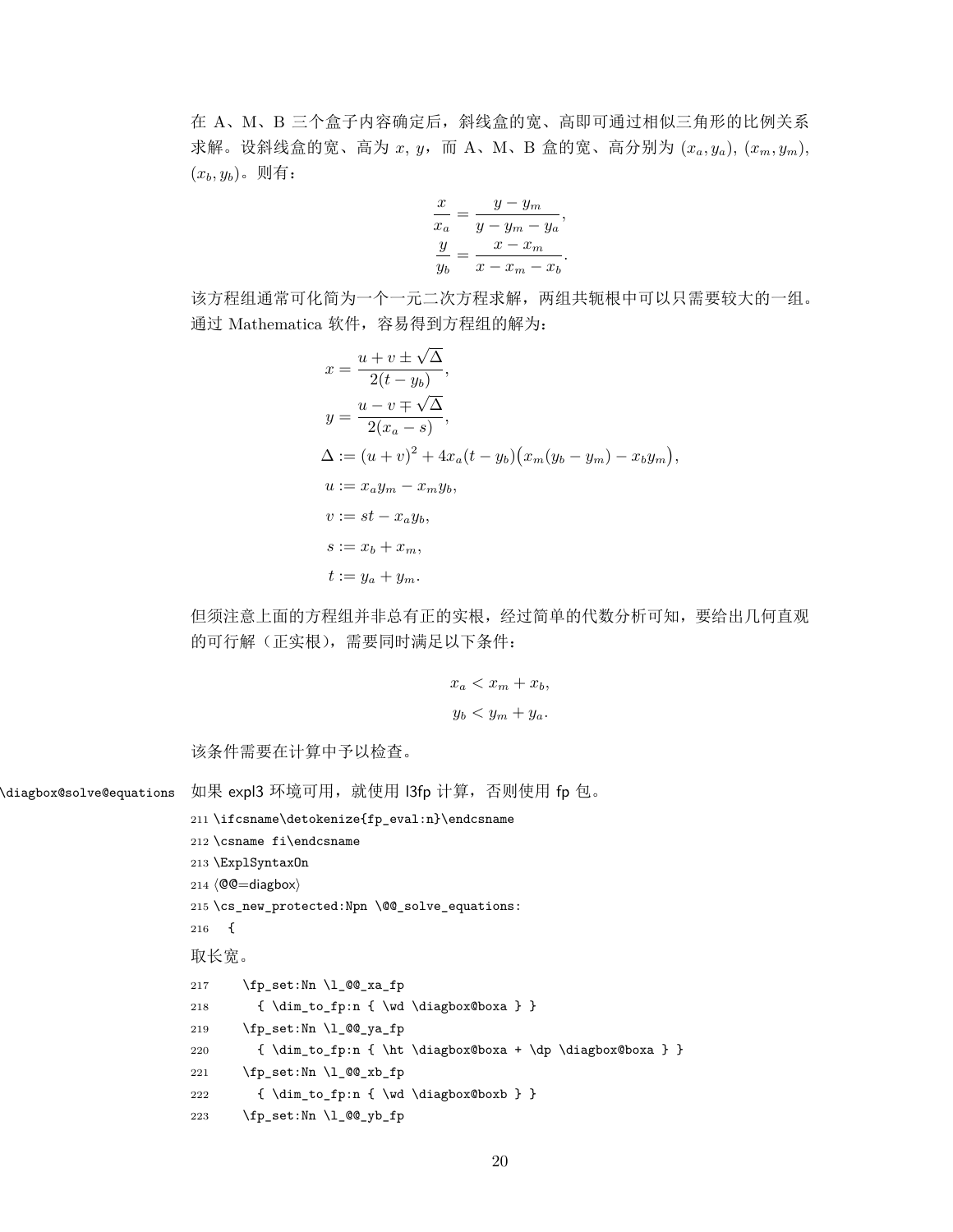```
224 { \dim to fp:n { \ht \diagbox@boxb + \dp \diagbox@boxb } }
225 \fp_set:Nn \l_@@_xm_fp
226 { \dim_to_fp:n { \wd \diagbox@boxm } }
227 \fp_set:Nn \l_@@_ym_fp
228 { \dim_to_fp:n { \ht \diagbox@boxm + \dp \diagbox@boxm } }
229 \fp_set:Nn \l_@@_s_fp { \l_@@_xb_fp + \l_@@_xm_fp }
230 \fp_set:Nn \l_@@_t_fp { \l_@@_ya_fp + \l_@@_ym_fp }
如果宽度和长度都被指定了,就不需要列方程组求解。
231 \fp_set_eq:NN \l_@@_delta_fp \c_nan_fp
232 \dim_compare:nNnTF \diagbox@wd = \c_zero_dim
233 { \@@_calculate_width: }
234 { \{ \fp\_set: Nn \l0@x_fp \{ \dim_to_fp:n \{ \diagbox@wd } \} \}235 \dim_{\text{compare}}:\n\pi\Gamma \dagger \dagger \otimes \n\pi = \c_zero_dim
236 { \@@_calculate_height: }
237 { \{ \pmb{\in} \mathbb{P} \{ \dim_to_fp:n \{ \diagbox@pht} \} \}238 \edef \x { \fp_use:N \l_@@_x_fp }
239 \text{def } \y \{ \fp\_use:N \l@g_yfp \}240 \edef \xm { \fp_use:N \l_@@_xm_fp }
241 \edef \ym { \fp_use:N \l_@@_ym_fp }
242 \edef \xxm { \fp_eval:n { \l_@@_x_fp - \l_@@_xm_fp } }
243 \edef \yym { \fp_eval:n { \l_@@_y_fp - \l_@@_ym_fp } }
244 }
检查可行解条件,解二次方程。这里对于无正实根的情形,会给出一个宽松的值作为斜
线盒子的宽高:
```

```
x = 2 \max(x_a + x_m, x_b + x_m)y = 2 \max(y_a + y_m, y_b + y_m).
```

```
245 \cs_new_protected:Npn \@@_calculate_width:
246 {
247 \fp_zero:N \l_@@_x_fp
248 \fp_compare:nNnT \l_@@_yb_fp < \l_@@_t_fp
249 {
250 \@@_calculate_coefficient:
251 \{ \lceil \cdot \rceil \}252 {
253 \fp_set:Nn \l_@@_x_fp
254 {
255 ( \l_@@_u_fp + \l_@@_v_fp + \l_@@_sqrt_fp ) /
256 ( 2 ( \lceil \frac{00_t}{fp} - \lceil \frac{00_yb_f}{p} ) )257 }
258 }
259 }
260 \fp_compare:nNnF \l_@@_x_fp > \c_zero_fp
261 {
```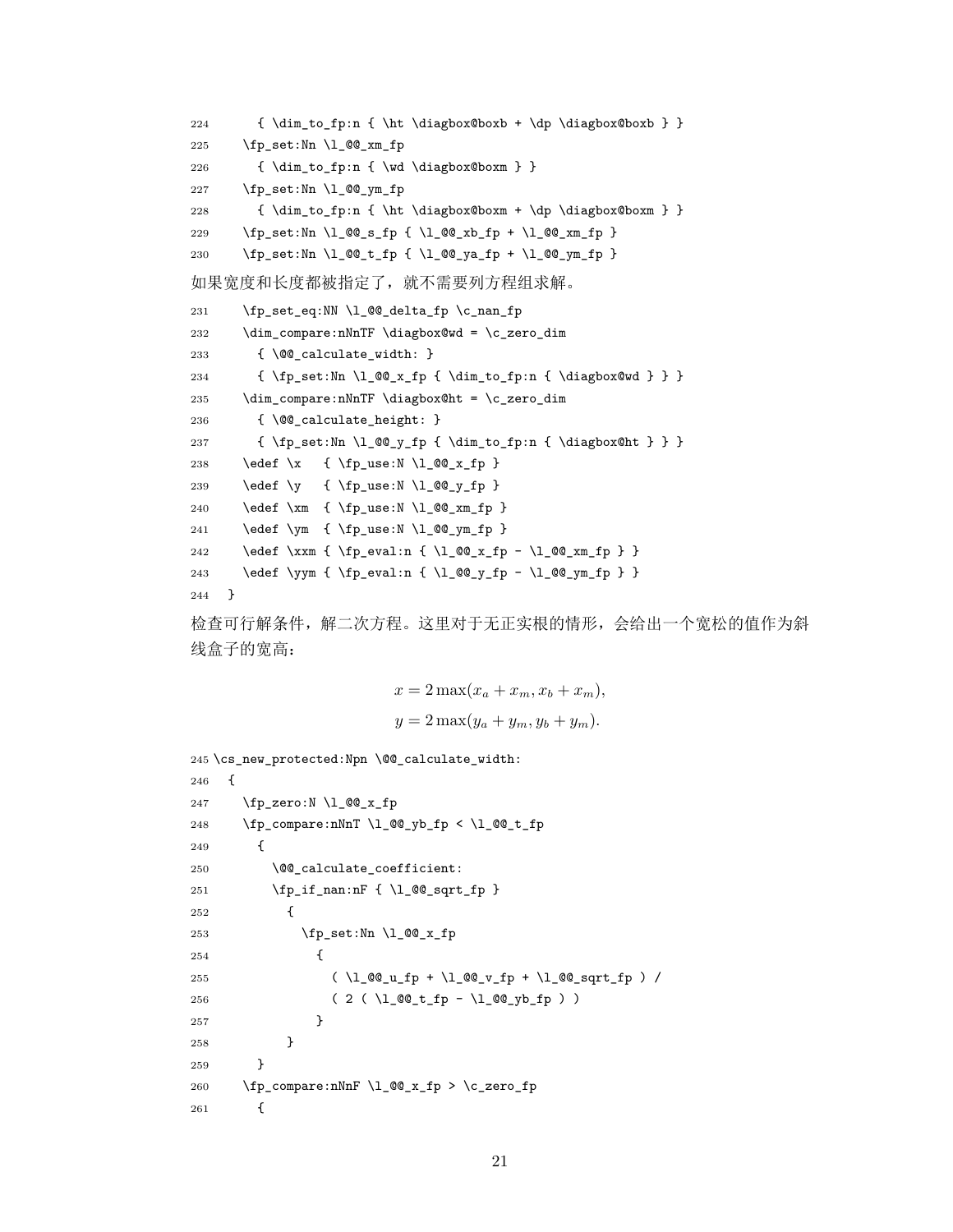```
262 \fp set:Nn \l @Qx fp
263 { 2 ( max( \l_@@_xa_fp , \l_@@_xb_fp ) + \l_@@_xm_fp ) }
264 \msg_warning:nnxx { diagbox } { calculate-error }
265 { width } { \fp_use:N \l_@@_x_fp }
266 }
267 \diagbox@wd = \fp_to_dim:N \l_@@_x_fp \scan_stop:
268 }
269 \cs_new_protected:Npn \@@_calculate_height:
270 {
271 \fp_zero:N \l_@@_y_fp
272 \fp_compare:nNnT \l_@@_xa_fp < \l_@@_s_fp
273 {
274 \@@_calculate_coefficient:
275 \left\{ \lceil \ln n \rceil \right\}276 {
277 \{fp\_set: Nn \ l_@@y_fp278 {
279 (\lceil \lceil \lceil \log_u \rfloor + \lceil \lceil \lceil \log_u \rfloor + \lceil \lceil \log_v \rfloor + \lceil \lceil \log_v \rfloor + \lceil \lceil \log_v \rfloor + \lceil \log_v \rfloor + \lceil \log_v \rfloor + \lceil \log_v \rfloor + \lceil \log_v \rfloor + \lceil \log_v \rfloor + \lceil \log_v \rfloor + \lceil \log_v \rfloor + \lceil \log_v \rfloor + \lceil \log_v \rfloor + \lceil \log_v \rfloor + \lceil \log_v \rfloor + \lceil \log_v \rfloor + \lceil \log_v \rfloor + \lceil \log_v \rfloor + \lceil \log280 ( 2 ( \lceil \lceil \frac{00}{xa} \rfloor f p - \lceil \frac{100}{s} \rfloor f p ) )281 }
282 }
283 }
284 \fp_compare:nNnF \l_@@_y_fp > \c_zero_fp
285 {
286 \fp_set:Nn \l_@@_y_fp
287 { 2 ( max( \l_@@_ya_fp , \l_@@_yb_fp ) + \l_@@_ym_fp ) }
288 \msg_warning:nnxx { diagbox } { calculate-error }
289 { height } { \fp_use:N \l_@@_y_fp }
290 }
291 \diagbox@ht = \fp_to_dim:N \l_@@_y_fp \scan_stop:
292 }
293 \cs_new_protected:Npn \@@_calculate_coefficient:
294 {
295 \left\{ \lceil \log_{delta_f} \rceil \right\}296 { \@@_calculate_coefficient_aux: }
297 }
298 \cs_new_protected:Npn \@@_calculate_coefficient_aux:
299 {
300 \fp_set:Nn \l_@@_u_fp
301 {
302 \l_@@_xa_fp * \l_@@_ym_fp -
303 \l_@@_xm_fp * \l_@@_yb_fp
304 }
305 \fp_set:Nn \l_@@_v_fp
306 {
307 \l_@@_s_fp * \l_@@_t_fp -
```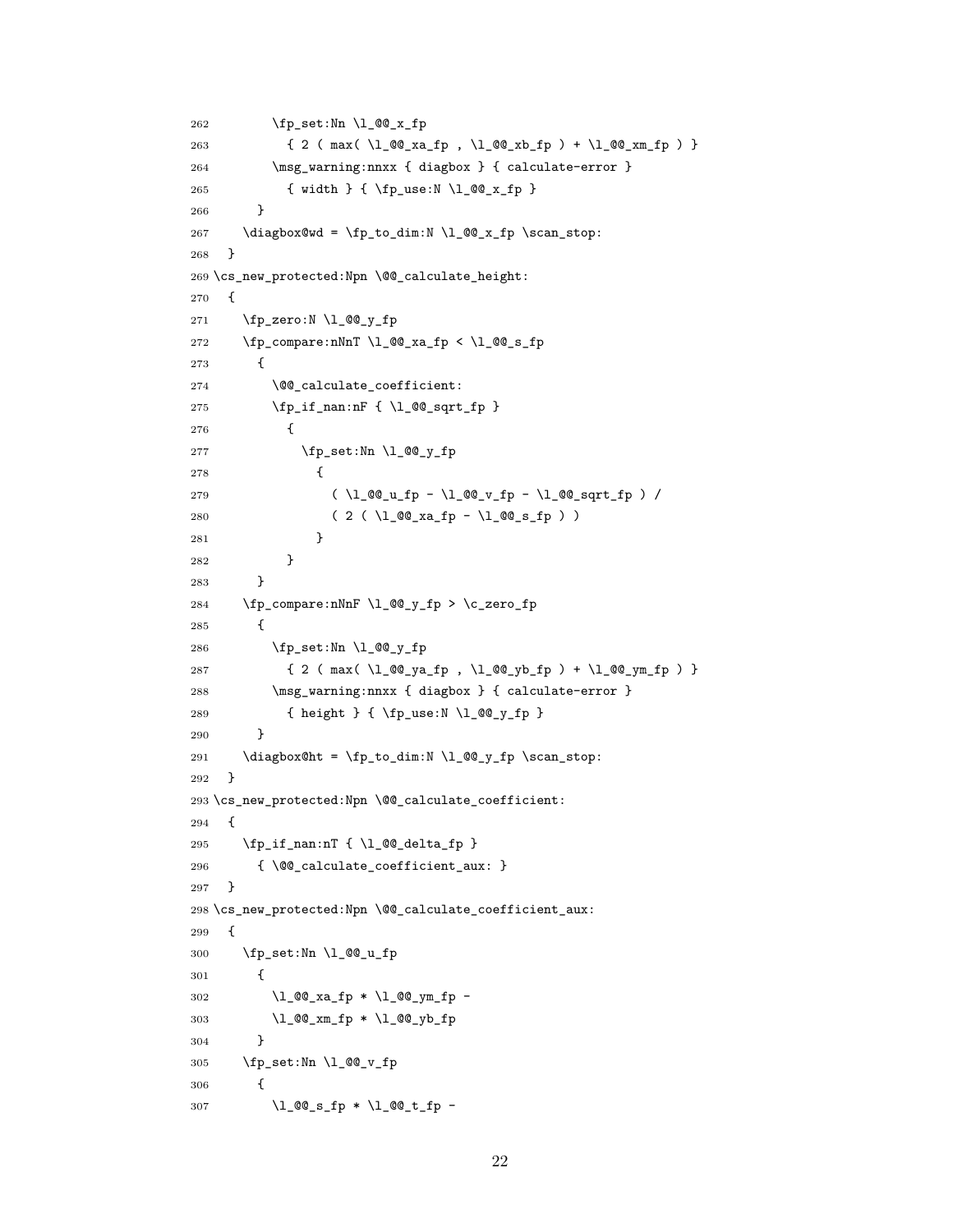```
308 \l @@ xa fp * \l @@ yb fp
309 }
310 \fp_set:Nn \l_@@_delta_fp
311 {
312 (\lceil \lceil \lceil \log_2 n \rfloor f + \lceil \lceil \log_2 v \rfloor f p )^2 +313 4 * \lceil \text{QQ_xa_fp * (\lceil \text{QQ_tfp - \lceil \lceil \text{QQ_yb_fp \rceil}) * \rceil} \rceil }314 ( l_{@\_xm\_fp} * ( l_{@\_yb\_fp - l_{@\_ym\_fp} ) -315 \l_@@_xb_fp * \l_@@_ym_fp )
316 }
317 \fp_compare:nNnTF \l_@@_delta_fp < \c_zero_fp
318 { \fp_set_eq:NN \l_@@_sqrt_fp \c_nan_fp }
319 { \fp_set:Nn \l_@@_sqrt_fp { sqrt(\l_@@_delta_fp) } }
320 }
321 \cs_new_eq:NN \diagbox@solve@equations \@@_solve_equations:
322 \fp_new:N \l_@@_xa_fp
323 \fp_new:N \l_@@_ya_fp
324 \fp_new:N \l_@@_xb_fp
325 \fp_new:N \l_@@_yb_fp
326 \fp_new:N \l_@@_xm_fp
327 \fp_new:N \l_@@_ym_fp
328 \fp_new:N \l_@@_x_fp
329 \fp_new:N \l_@@_y_fp
330 \fp_new:N \l_@@_s_fp
331 \fp_new:N \l_@@_t_fp
332 \fp_new:N \l_@@_u_fp
333 \fp_new:N \l_@@_v_fp
334 \fp_new:N \l_@@_sqrt_fp
335 \fp_new:N \l_@@_delta_fp
336 \msg_new:nnn { diagbox } { calculate-error }
337 {
338 Cannot~calculate~proper~#1~of~triple~diagbox~
339 \msg_line_context:. \\
340 Use~#2pt~instead.
341 }
342 \file_input_stop:
    若 l3fp 不可用, 则引入 fp 包计算。
343 \fi
344 \RequirePackage{fp}
345 \FPmessagesfalse
346 \def\diagbox@solve@equations{%
取长宽
347 \edef\xa{\strip@pt\wd\diagbox@boxa}%
348 \edef\ya{\strip@pt\dimexpr\ht\diagbox@boxa+\dp\diagbox@boxa\relax}%
349 \edef\xb{\strip@pt\wd\diagbox@boxb}%
350 \edef\yb{\strip@pt\dimexpr\ht\diagbox@boxb+\dp\diagbox@boxb\relax}%
```

```
23
```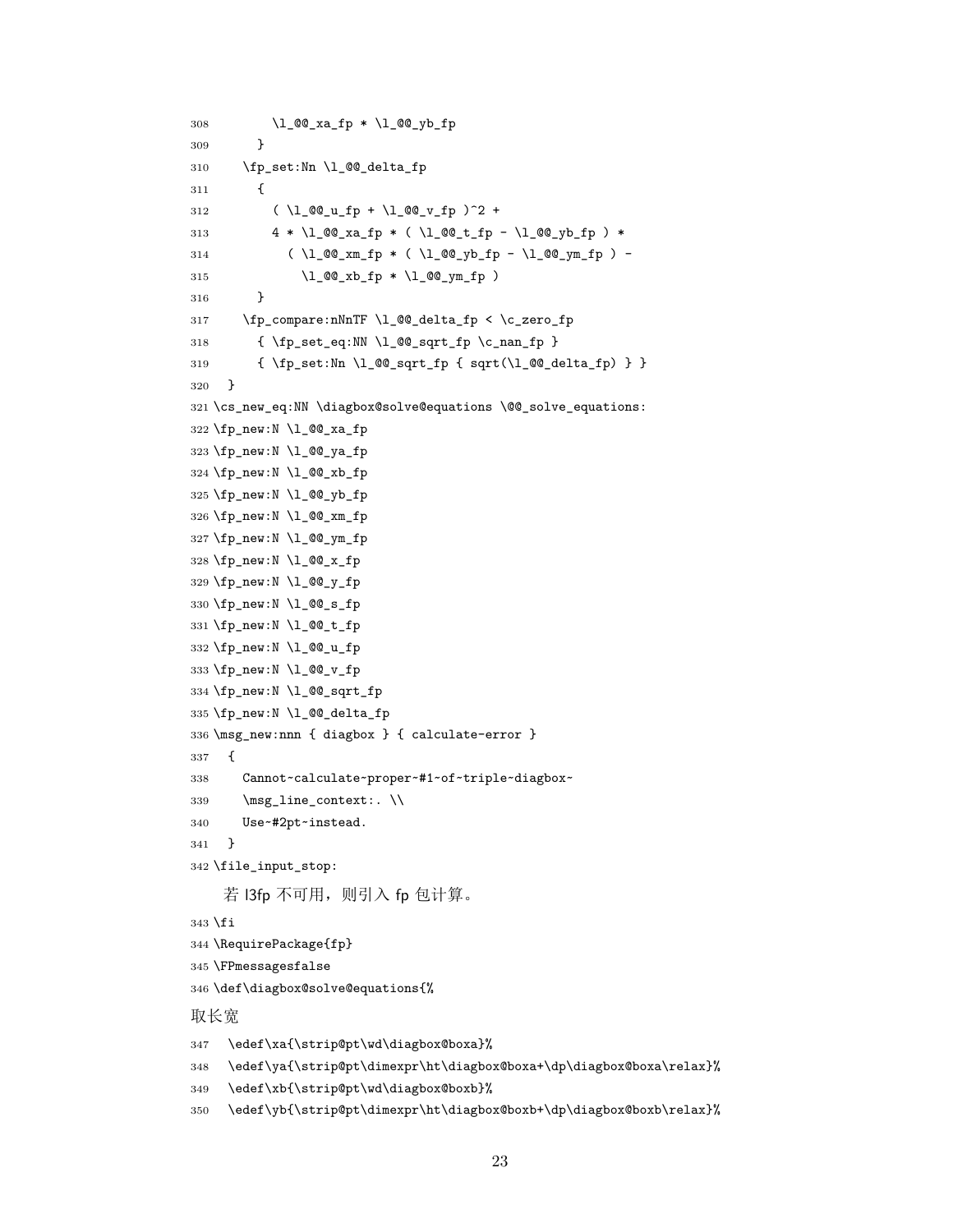- <span id="page-23-9"></span>\edef\xm{\strip@pt\wd\diagbox@boxm}%
- <span id="page-23-10"></span>\edef\ym{\strip@pt\dimexpr\ht\diagbox@boxm+\dp\diagbox@boxm\relax}%

#### 列方程,计算方程系数

- <span id="page-23-0"></span>\FPneg\bi\yb
- <span id="page-23-3"></span>\FPadd\ci\xb\xm \FPneg\ci\ci
- <span id="page-23-7"></span>\FPmul\di\xm\yb
- <span id="page-23-2"></span>\FPadd\bj\ya\ym \FPneg\bj\bj
- <span id="page-23-5"></span>\FPneg\cj\xa
- <span id="page-23-16"></span>\FPmul\dj\xa\ym

检查可行解条件,解二次方程。这里对于无正实根的情形,会给出一个宽松的值作为斜 线盒子的宽高:

$$
x = 2 \max(x_a + x_m, x_b + x_m),
$$
  

$$
y = 2 \max(y_a + y_m, y_b + y_m).
$$

```
359 \FPsub\u\dj\di
360 \FPupn{v}{bj ci * bi cj * -}%
361 \FPupn{delta}{bi dj * bj di * - cj ci - * 4 * v u + copy * -}%
362 \newif\ifdeltapositive
363 \FPifneg\delta \deltapositivefalse \else \deltapositivetrue \fi
364 \FPset\x{0}%
365 \FPset\y{0}%
366 \ifdim\diagbox@wd=\z@
367 \ifdim\bi\p@>\bj\p@\ifdeltapositive
368 \FPupn{x}{2 bj bi - 2 delta root v u - + / /}%
369 \tilde{i}370 \i{ifdim}\x\pe@=\z@371 \FPupn{x}{xa xm + xb xm + max 2 *}%
372 \PackageWarning{diagbox}{Cannot calculate proper width of triple diagbox.\MessageBreak
373 Use \x pt instead.}%
374 \fi
375 \diagbox@wd=\x\p@
376 \else
377 \edef\x{\strip@pt\diagbox@wd}%
378 \fi
379 \ifdim\diagbox@ht=\z@
380 \ifdim\ci\p@<\cj\p@\ifdeltapositive
381 \FPupn{y}{2 cj ci - 2 delta root v u + - / /}%
382 \overrightarrow{fi}383 \ifdim\y\p@=\z@
384 \FPupn{y}{ya ym + yb ym + max 2 *}%
385 \PackageWarning{diagbox}{Cannot calculate proper height of triple diagbox.\MessageBreak
386 Use \y pt instead.}%
387 \fi
388 \diagbox@ht=\y\p@
```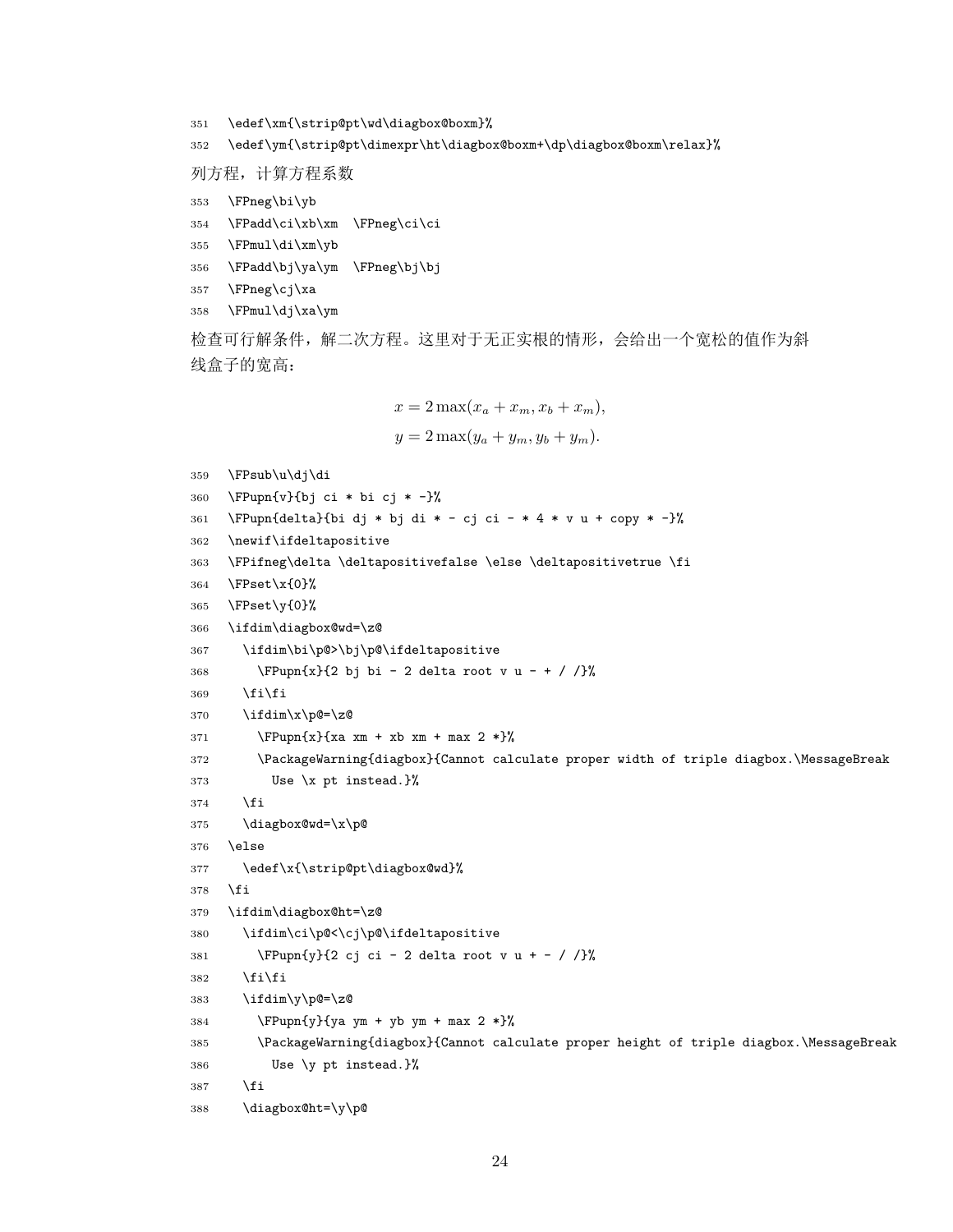```
389 \else
390 \textcolor{blue}{\texttt{string@pt\diagbox@ht}\text{``}}391 \overline{1}392 \FPsub\xxm\x\xm
393 \FPsub\yym\y\ym
394 }
```
## <span id="page-24-2"></span>**8** 版本历史

| v1.0                           |                                 |
|--------------------------------|---------------------------------|
| General: 初始版本。 1               | 允许在 height 选项中使用 \line 表示       |
| v2.0                           | 行高。 13                          |
| General: 变更 trim 选项的行为, 去掉了    | 允许在 width 和 height 的命令选项中       |
| 使用 trim 选项时内部的间距。这与            | 写表达式计算长度。 13                    |
| slashbox 行为不同。 10              | 增加命令选项 font 支持设置内容字             |
| 增加有三部分、双斜线的表头格式。 8             |                                 |
| \diagbox: 判断参数个数, 选择两部分或       | 增加命令选项 linewidth, linecolor     |
| 三部分盒子。 19                      | 设置斜线宽度与颜色。  15                  |
| \diagbox@double: 在使用 trim 选项时  | 左右边距 leftsep, rightsep 命令选      |
| 去掉内容与盒子边界的间距。这与                | 项。 14                           |
| slashbox 的行为不同。  16 v2.2       |                                 |
| \diagbox@triplebox: 新增三部分双斜线   | General: 避免 fp 包的 nomessages 选项 |
| 的盒子  18                        | 在使用 catoptions 包时冲突  13         |
| v2.1                           | 使用 calc 包计算选项参数, 以支持            |
| General: 盒子内容宽度 innerwidth 命令  | \widthof 等命令。 13                |
| 选项。 14 v2.3                    |                                 |
| 盒子内容与斜线框距离 innerleftsep,       | \diagbox@triplebox: 检测二次方程无     |
| innerrightsep 命令选项。 14         | 解、异常解的情形  18                    |
| 斜线盒子与表格单元边框距离                  | v2.4                            |
| outerleftsep, outerrightsep 命令 | General: 利用 I3fp 解方程组。 19       |

## **9 Index /** 代码索引

斜体的数字表示对应项说明所在的页码。下划线的数字表示定义所在的代码行号; 而直立体的数字表示对应项使用时所在的行号。

| в                                     | $\colon \ldots \ldots \ldots \quad \ldots$ 75 \diagbox@boxa |                          |
|---------------------------------------|-------------------------------------------------------------|--------------------------|
| $\backslash$ backslashbox  5, 11, 196 |                                                             | $\ldots$ 5, 88, 94, 104, |
|                                       | - D                                                         | 113, 114, 120, 125,      |
|                                       |                                                             | 139, 153, 160, 167,      |
|                                       | \deltapositivefalse . 363                                   | 174, 218, 220, 347, 348  |
| C                                     |                                                             |                          |
|                                       | \ci $354,380$ \di $355,359$                                 | $\ldots$ 6, 89, 95, 108, |
|                                       | \cj  357, 380 \diagbox  1, 7, 189, 210                      | 113, 116, 120, 133,      |